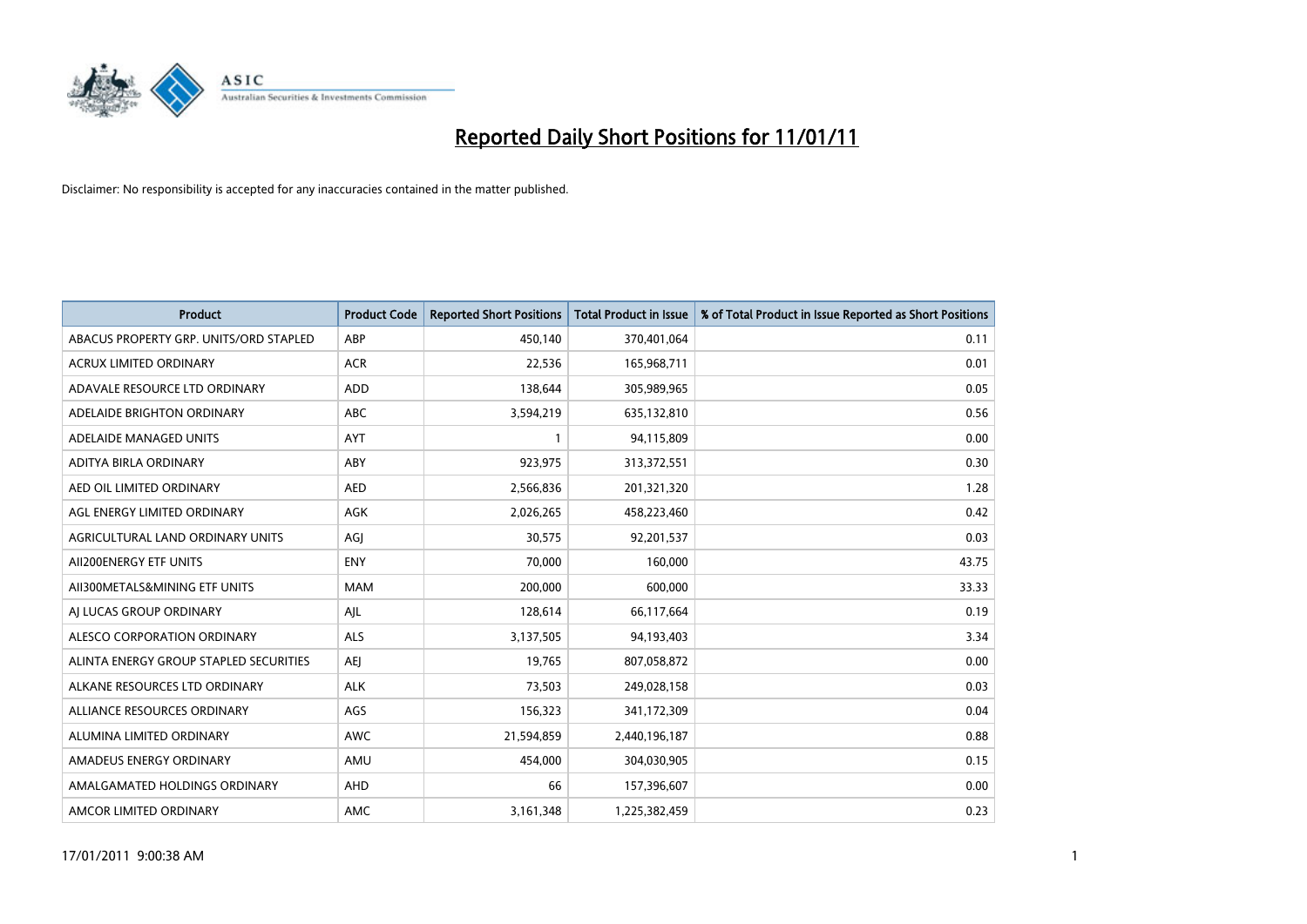

| <b>Product</b>                          | <b>Product Code</b> | <b>Reported Short Positions</b> | <b>Total Product in Issue</b> | % of Total Product in Issue Reported as Short Positions |
|-----------------------------------------|---------------------|---------------------------------|-------------------------------|---------------------------------------------------------|
| AMP CAPITAL CHINA ORDINARY UNITS        | <b>AGF</b>          | 39,273                          | 337,034,455                   | 0.01                                                    |
| AMP LIMITED ORDINARY                    | AMP                 | 17,587,677                      | 2,094,424,200                 | 0.77                                                    |
| AMPELLA MINING ORDINARY                 | <b>AMX</b>          | 454,585                         | 201,225,108                   | 0.22                                                    |
| ANSELL LIMITED ORDINARY                 | <b>ANN</b>          | 2,850,888                       | 133,007,903                   | 2.16                                                    |
| ANTARES ENERGY LTD ORDINARY             | <b>AZZ</b>          | 164,548                         | 299,333,110                   | 0.05                                                    |
| ANZ BANKING GRP LTD ORDINARY            | ANZ                 | 3,069,659                       | 2,595,984,659                 | 0.10                                                    |
| APA GROUP STAPLED SECURITIES            | <b>APA</b>          | 6,918,496                       | 551,689,118                   | 1.26                                                    |
| APEX MINERALS NL ORDINARY               | <b>AXM</b>          | 885,146                         | 3,567,819,915                 | 0.02                                                    |
| APN EUROPEAN RETAIL UNITS STAPLED SEC.  | <b>AEZ</b>          | 11,832                          | 544,910,660                   | 0.00                                                    |
| APN NEWS & MEDIA ORDINARY               | <b>APN</b>          | 14,966,313                      | 606,084,019                   | 2.46                                                    |
| APOLLO GAS LIMITED ORDINARY             | <b>AZO</b>          | 375,000                         | 90,400,136                    | 0.41                                                    |
| AQUARIUS PLATINUM. ORDINARY             | <b>AOP</b>          | 2,860,739                       | 463,241,295                   | 0.60                                                    |
| AQUILA RESOURCES ORDINARY               | <b>AQA</b>          | 2,033,252                       | 374,314,049                   | 0.53                                                    |
| ARAFURA RESOURCE LTD ORDINARY           | ARU                 | 3,456,377                       | 367,600,342                   | 0.95                                                    |
| ARB CORPORATION ORDINARY                | ARP                 | 52,435                          | 72,481,302                    | 0.07                                                    |
| ARDENT LEISURE GROUP STAPLED SECURITIES | AAD                 | 2,127,233                       | 312,836,274                   | 0.68                                                    |
| ARISTOCRAT LEISURE ORDINARY             | ALL                 | 25,832,927                      | 533,983,910                   | 4.84                                                    |
| ASCIANO LIMITED ORDINARY                | <b>AIO</b>          | 18,821,438                      | 2,926,103,883                 | 0.65                                                    |
| ASG GROUP LIMITED ORDINARY              | <b>ASZ</b>          | 6,170                           | 168,247,718                   | 0.00                                                    |
| ASPEN GROUP ORD/UNITS STAPLED           | <b>APZ</b>          | 630.567                         | 588,269,075                   | 0.09                                                    |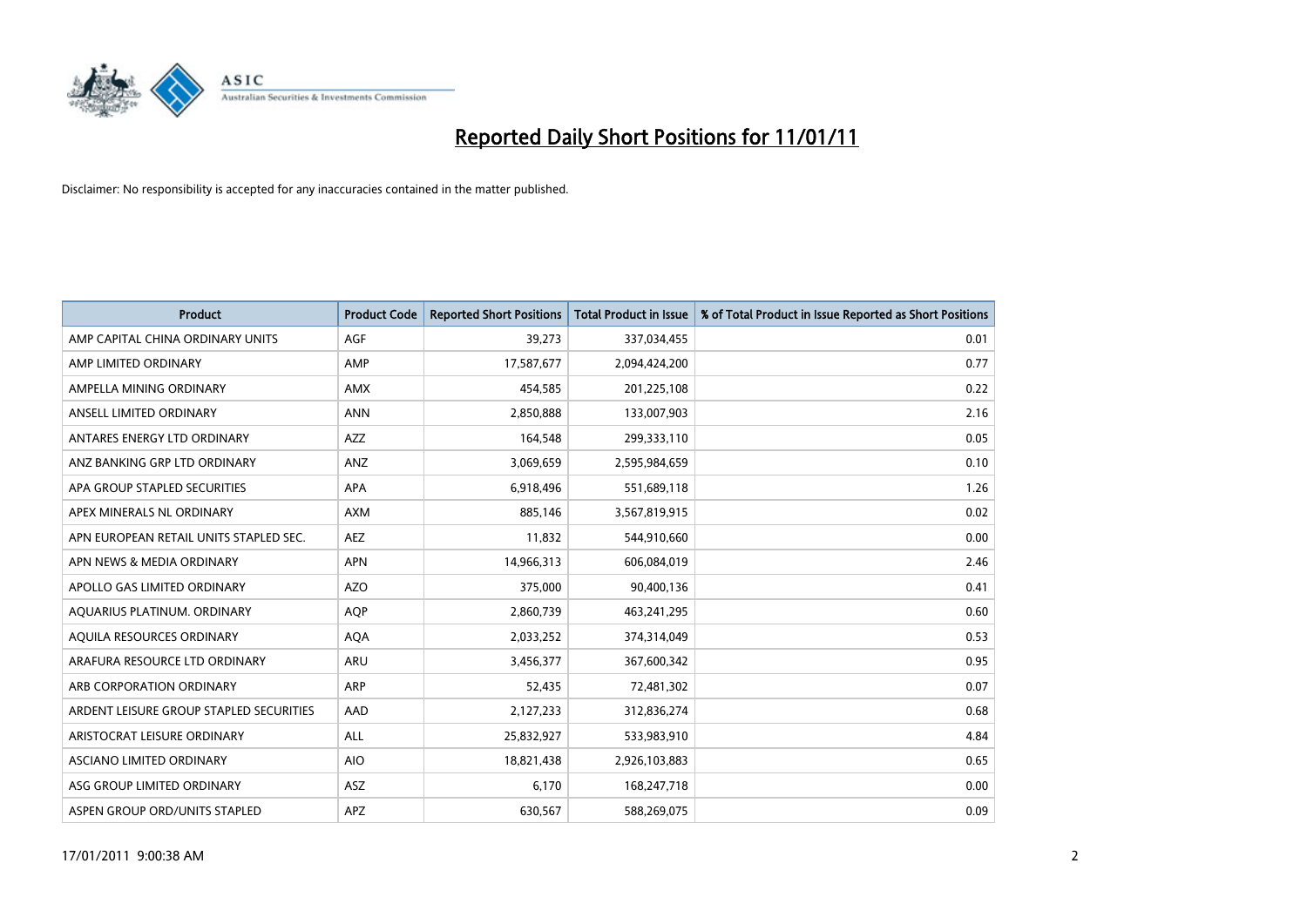

| <b>Product</b>                          | <b>Product Code</b> | <b>Reported Short Positions</b> | <b>Total Product in Issue</b> | % of Total Product in Issue Reported as Short Positions |
|-----------------------------------------|---------------------|---------------------------------|-------------------------------|---------------------------------------------------------|
| ASTRO JAP PROP GROUP STAPLED SECURITIES | AJA                 | 114,909                         | 508,212,161                   | 0.02                                                    |
| ASX LIMITED ORDINARY                    | <b>ASX</b>          | 1,015,667                       | 175,136,729                   | 0.58                                                    |
| ATLANTIC LIMITED ORDINARY               | ATI                 | 483,602                         | 110,242,044                   | 0.44                                                    |
| ATLAS IRON LIMITED ORDINARY             | AGO                 | 7,496,380                       | 547,089,119                   | 1.35                                                    |
| AUCKLAND INTERNATION ORDINARY           | AIA                 | 121,987                         | 1,317,998,787                 | 0.01                                                    |
| <b>AURORA OIL &amp; GAS ORDINARY</b>    | <b>AUT</b>          | 737,369                         | 380,037,862                   | 0.20                                                    |
| AUSDRILL LIMITED ORDINARY               | <b>ASL</b>          | 186,469                         | 262,867,240                   | 0.07                                                    |
| AUSENCO LIMITED ORDINARY                | AAX                 | 4,108,430                       | 122,427,576                   | 3.36                                                    |
| AUSTAL LIMITED ORDINARY                 | ASB                 | 161,466                         | 188,069,638                   | 0.08                                                    |
| <b>AUSTAR UNITED ORDINARY</b>           | <b>AUN</b>          | 15,377,987                      | 1,271,357,418                 | 1.19                                                    |
| AUSTBROKERS HOLDINGS ORDINARY           | <b>AUB</b>          | $\overline{2}$                  | 54,339,433                    | 0.00                                                    |
| AUSTEREO GROUP LTD. ORDINARY            | <b>AEO</b>          | 3                               | 344,783,708                   | 0.00                                                    |
| AUSTIN ENGINEERING ORDINARY             | ANG                 | 22,039                          | 71,614,403                    | 0.03                                                    |
| <b>AUSTRALAND ASSETS ASSETS</b>         | <b>AAZPB</b>        | 1,168                           | 2,750,000                     | 0.04                                                    |
| AUSTRALAND PROPERTY STAPLED SECURITY    | <b>ALZ</b>          | 2,369,247                       | 576,837,197                   | 0.39                                                    |
| AUSTRALIAN AGRICULT, ORDINARY           | AAC                 | 4,564,344                       | 264,264,459                   | 1.70                                                    |
| AUSTRALIAN EDUCATION UNITS              | <b>AEU</b>          | 625,000                         | 134,973,383                   | 0.46                                                    |
| AUSTRALIAN INFRASTR. UNITS/ORDINARY     | <b>AIX</b>          | 361,031                         | 620,733,944                   | 0.07                                                    |
| AUSTRALIAN MINES LTD ORDINARY           | <b>AUZ</b>          | 1,400,000                       | 349,083,108                   | 0.40                                                    |
| AUSTRALIAN PHARM. ORDINARY              | API                 | 834,735                         | 488,115,883                   | 0.16                                                    |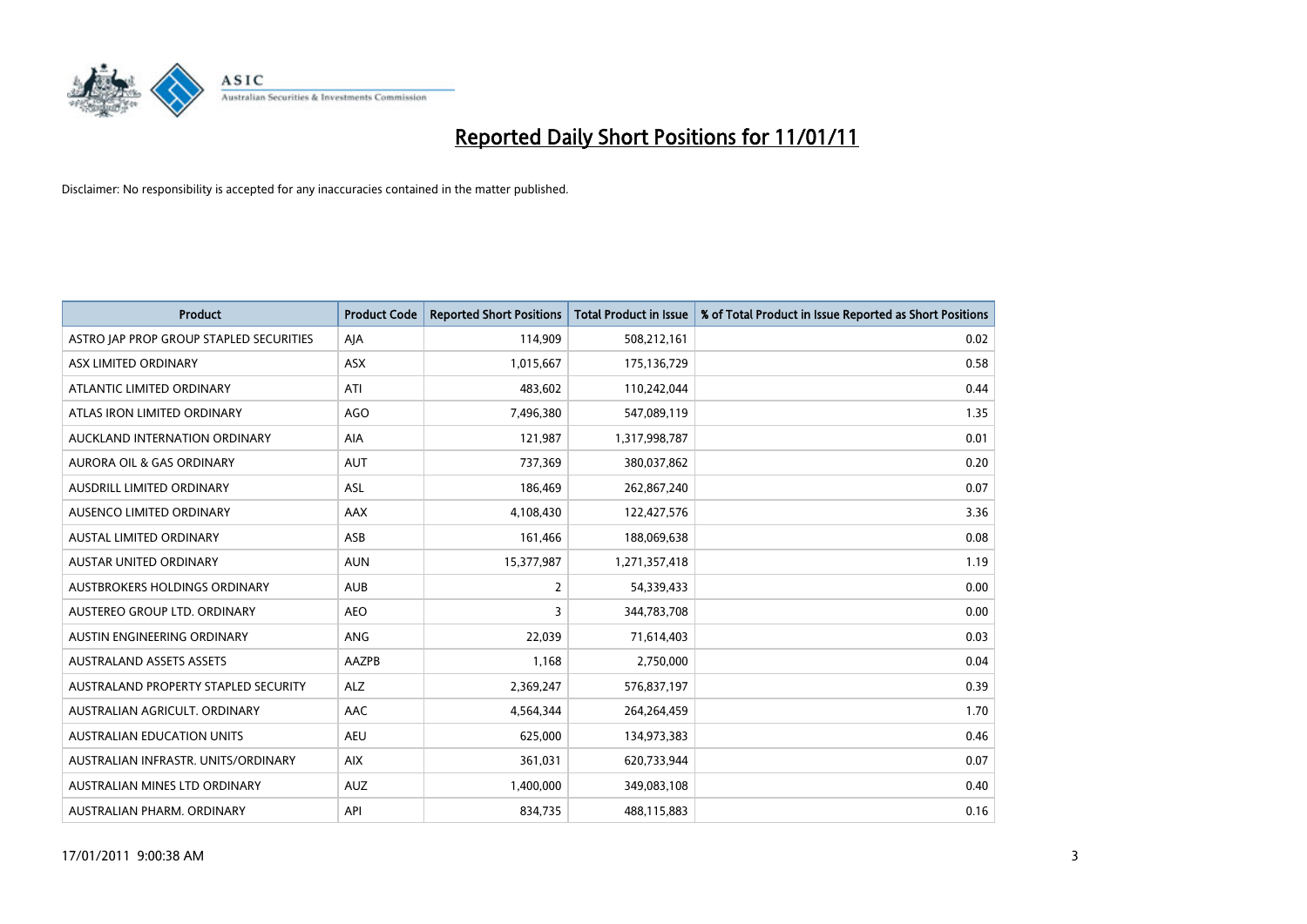

| <b>Product</b>                       | <b>Product Code</b> | <b>Reported Short Positions</b> | Total Product in Issue | % of Total Product in Issue Reported as Short Positions |
|--------------------------------------|---------------------|---------------------------------|------------------------|---------------------------------------------------------|
| <b>AUTOMOTIVE HOLDINGS ORDINARY</b>  | AHE                 | 459,792                         | 226,387,577            | 0.19                                                    |
| AVEXA LIMITED ORDINARY               | <b>AVX</b>          | 243,657                         | 847,688,779            | 0.03                                                    |
| AVOCA RESOURCES ORDINARY             | <b>AVO</b>          | 277,331                         | 302,599,660            | 0.10                                                    |
| AWE LIMITED ORDINARY                 | <b>AWE</b>          | 4,316,439                       | 521,871,941            | 0.82                                                    |
| AXA ASIA PACIFIC ORDINARY            | <b>AXA</b>          | 753,483                         | 2,067,095,545          | 0.02                                                    |
| AZUMAH RESOURCES ORDINARY            | <b>AZM</b>          | 3,604                           | 271,946,055            | 0.00                                                    |
| BANK OF QUEENSLAND. ORDINARY         | <b>BOO</b>          | 1,071,331                       | 222,072,957            | 0.50                                                    |
| <b>BANNERMAN RESOURCES ORDINARY</b>  | <b>BMN</b>          | 492,544                         | 234,435,934            | 0.21                                                    |
| <b>BASS STRAIT OIL CO ORDINARY</b>   | <b>BAS</b>          | 1,482                           | 291,030,250            | 0.00                                                    |
| <b>BATHURST RESOURCES ORDINARY</b>   | <b>BTU</b>          | 3,106,239                       | 608,890,044            | 0.51                                                    |
| BAUXITE RESOURCE LTD ORDINARY        | <b>BAU</b>          | 35,697                          | 234,379,896            | 0.02                                                    |
| <b>BC IRON LIMITED ORDINARY</b>      | <b>BCI</b>          | 33,954                          | 92,561,000             | 0.03                                                    |
| BEACH ENERGY LIMITED ORDINARY        | <b>BPT</b>          | 3,374,252                       | 1,099,021,290          | 0.31                                                    |
| BEADELL RESOURCE LTD ORDINARY        | <b>BDR</b>          | 36,599                          | 621,937,828            | 0.01                                                    |
| BENDIGO AND ADELAIDE ORDINARY        | <b>BEN</b>          | 6,073,625                       | 357,615,138            | 1.67                                                    |
| BERKELEY RESOURCES ORDINARY          | <b>BKY</b>          | 24,712                          | 141,935,898            | 0.01                                                    |
| BETASHARES ASX FIN ETF UNITS         | <b>OFN</b>          | 12,650                          | 4,509,251              | 0.28                                                    |
| BETASHARES ASX RES ETF UNITS         | <b>ORE</b>          | 24,829                          | 4,519,432              | 0.55                                                    |
| <b>BHP BILLITON LIMITED ORDINARY</b> | <b>BHP</b>          | 23,750,716                      | 3,356,081,497          | 0.67                                                    |
| <b>BILLABONG ORDINARY</b>            | <b>BBG</b>          | 9,726,598                       | 253,613,826            | 3.79                                                    |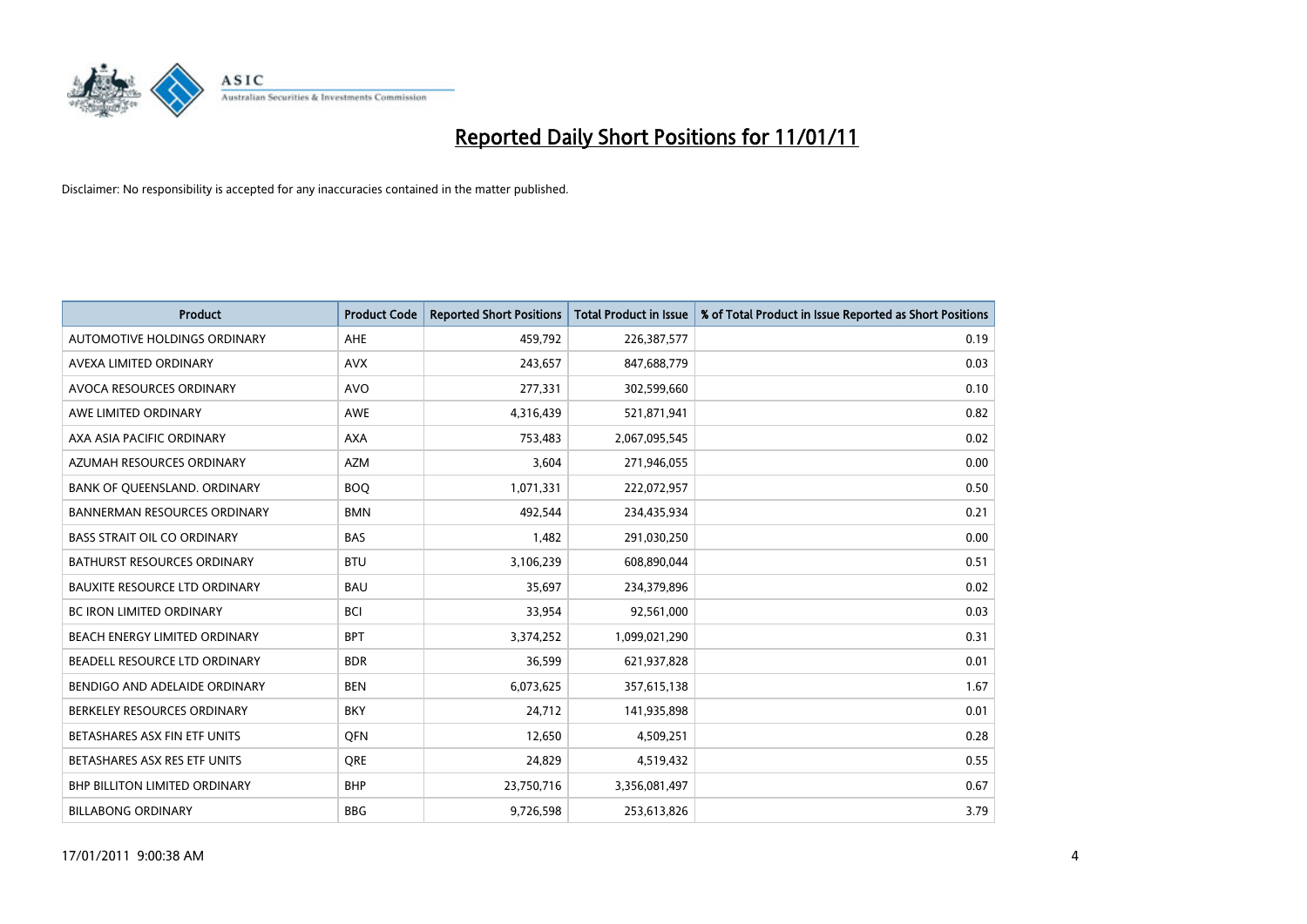

| <b>Product</b>                           | <b>Product Code</b> | <b>Reported Short Positions</b> | <b>Total Product in Issue</b> | % of Total Product in Issue Reported as Short Positions |
|------------------------------------------|---------------------|---------------------------------|-------------------------------|---------------------------------------------------------|
| <b>BIOTA HOLDINGS ORDINARY</b>           | <b>BTA</b>          | 1,847,391                       | 180,805,565                   | 1.03                                                    |
| <b>BISALLOY STEEL ORDINARY</b>           | <b>BIS</b>          | 84,480                          | 216,455,965                   | 0.04                                                    |
| BKI INVESTMENT LTD ORDINARY              | <b>BKI</b>          | 508                             | 420,919,092                   | 0.00                                                    |
| <b>BLACKTHORN RESOURCES ORDINARY</b>     | <b>BTR</b>          | 35,848                          | 106,885,300                   | 0.03                                                    |
| <b>BLUESCOPE STEEL LTD ORDINARY</b>      | <b>BSL</b>          | 40,027,076                      | 1,842,207,385                 | 2.17                                                    |
| <b>BOART LONGYEAR ORDINARY</b>           | <b>BLY</b>          | 5,383,831                       | 461,163,412                   | 1.16                                                    |
| <b>BOOM LOGISTICS ORDINARY</b>           | <b>BOL</b>          | 337,999                         | 461,500,712                   | 0.07                                                    |
| BORAL LIMITED. ORDINARY                  | <b>BLD</b>          | 26,260,256                      | 724,446,767                   | 3.63                                                    |
| BOTSWANA METALS LTD ORDINARY             | <b>BML</b>          | 7,000                           | 106,421,094                   | 0.01                                                    |
| <b>BOW ENERGY LIMITED ORDINARY</b>       | <b>BOW</b>          | 103,514                         | 348,972,041                   | 0.03                                                    |
| <b>BRADKEN LIMITED ORDINARY</b>          | <b>BKN</b>          | 866,496                         | 139,639,929                   | 0.64                                                    |
| <b>BRAMBLES LIMITED ORDINARY</b>         | <b>BXB</b>          | 11,712,998                      | 1,450,666,570                 | 0.80                                                    |
| BREVILLE GROUP LTD ORDINARY              | <b>BRG</b>          | 2,740                           | 129,615,322                   | 0.00                                                    |
| <b>BRICKWORKS LIMITED ORDINARY</b>       | <b>BKW</b>          | 16,597                          | 147,567,333                   | 0.01                                                    |
| <b>BROCKMAN RESOURCES ORDINARY</b>       | <b>BRM</b>          | 179,618                         | 144,793,151                   | 0.13                                                    |
| BT INVESTMENT MNGMNT ORDINARY            | <b>BTT</b>          | 543,614                         | 160,000,000                   | 0.34                                                    |
| <b>BUNNINGS WAREHOUSE ORDINARY UNITS</b> | <b>BWP</b>          | 926,237                         | 427,042,646                   | 0.21                                                    |
| <b>BURU ENERGY ORDINARY</b>              | <b>BRU</b>          | 155,589                         | 182,780,549                   | 0.09                                                    |
| CABCHARGE AUSTRALIA ORDINARY             | CAB                 | 973,595                         | 120,437,014                   | 0.80                                                    |
| CALTEX AUSTRALIA ORDINARY                | <b>CTX</b>          | 5,718,569                       | 270,000,000                   | 2.10                                                    |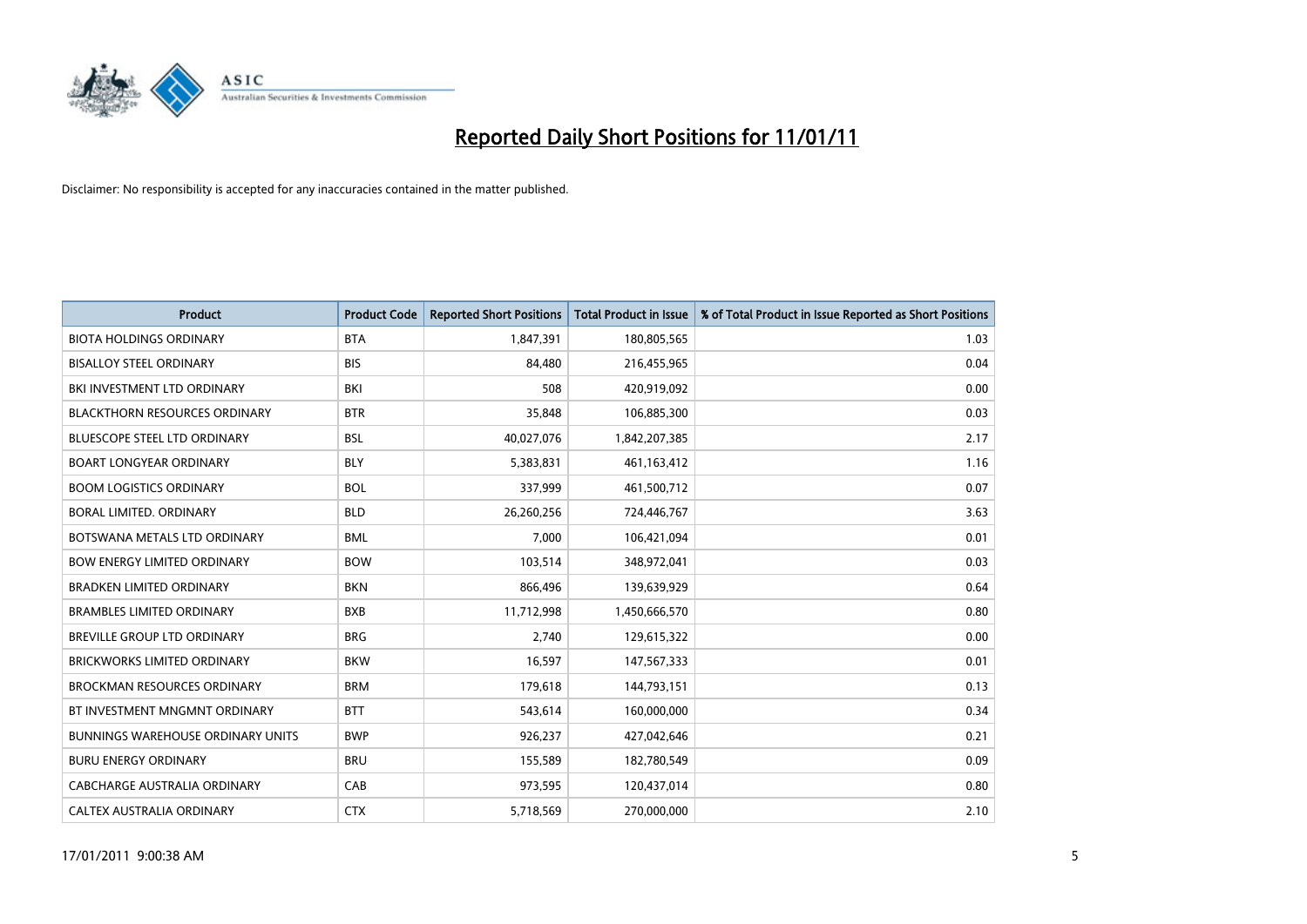

| <b>Product</b>                             | <b>Product Code</b> | <b>Reported Short Positions</b> | <b>Total Product in Issue</b> | % of Total Product in Issue Reported as Short Positions |
|--------------------------------------------|---------------------|---------------------------------|-------------------------------|---------------------------------------------------------|
| <b>CAMPBELL BROTHERS ORDINARY</b>          | CPB                 | 60,335                          | 67,503,411                    | 0.09                                                    |
| CAPE LAMBERT RES LTD ORDINARY              | <b>CFE</b>          | 1,034,214                       | 584,125,691                   | 0.17                                                    |
| <b>CARBON ENERGY ORDINARY</b>              | <b>CNX</b>          | 763.032                         | 640,569,620                   | 0.11                                                    |
| CARDNO LIMITED ORDINARY                    | CDD                 | 20,134                          | 105,797,439                   | 0.02                                                    |
| CARNARVON PETROLEUM ORDINARY               | <b>CVN</b>          | 1,447,397                       | 687,820,634                   | 0.22                                                    |
| CARNEGIE WAVE ENERGY ORDINARY              | <b>CWE</b>          | 83,000                          | 626,487,627                   | 0.01                                                    |
| CARPATHIAN RESOURCES ORDINARY              | <b>CPN</b>          | 75,000                          | 265,533,501                   | 0.03                                                    |
| CARPENTARIA EXP. LTD ORDINARY              | CAP                 | 9,777                           | 94,341,301                    | 0.01                                                    |
| CARSALES.COM LTD ORDINARY                  | <b>CRZ</b>          | 3,359,025                       | 234,073,300                   | 1.43                                                    |
| CASH CONVERTERS ORD/DIV ACCESS             | CCV                 | 102,989                         | 379,761,025                   | 0.02                                                    |
| <b>CASPIAN OIL &amp; GAS ORDINARY</b>      | CIG                 | 50,000                          | 1,331,500,513                 | 0.00                                                    |
| CATALPA RESOURCES ORDINARY                 | CAH                 | 87,133                          | 162,832,907                   | 0.06                                                    |
| CEC GROUP LIMITED ORDINARY                 | CEG                 | 1,750                           | 79,662,662                    | 0.00                                                    |
| <b>CELLNET GROUP ORDINARY</b>              | <b>CLT</b>          | 1,342                           | 69,875,723                    | 0.00                                                    |
| CENTRAL PETROLEUM ORDINARY                 | <b>CTP</b>          | 11,455                          | 982,298,842                   | 0.00                                                    |
| <b>CENTRO PROPERTIES UNITS/ORD STAPLED</b> | <b>CNP</b>          | 338,518                         | 972,414,514                   | 0.03                                                    |
| CENTRO RETAIL GROUP STAPLED SECURITIES     | <b>CER</b>          | 870,194                         | 2,286,399,424                 | 0.03                                                    |
| CERAMIC FUEL CELLS ORDINARY                | CFU                 | 396,563                         | 1,201,353,566                 | 0.03                                                    |
| <b>CFS RETAIL PROPERTY UNITS</b>           | <b>CFX</b>          | 31,094,719                      | 2,825,628,530                 | 1.11                                                    |
| CGA MINING LIMITED ORDINARY                | CGX                 | 53,068                          | 333,265,726                   | 0.02                                                    |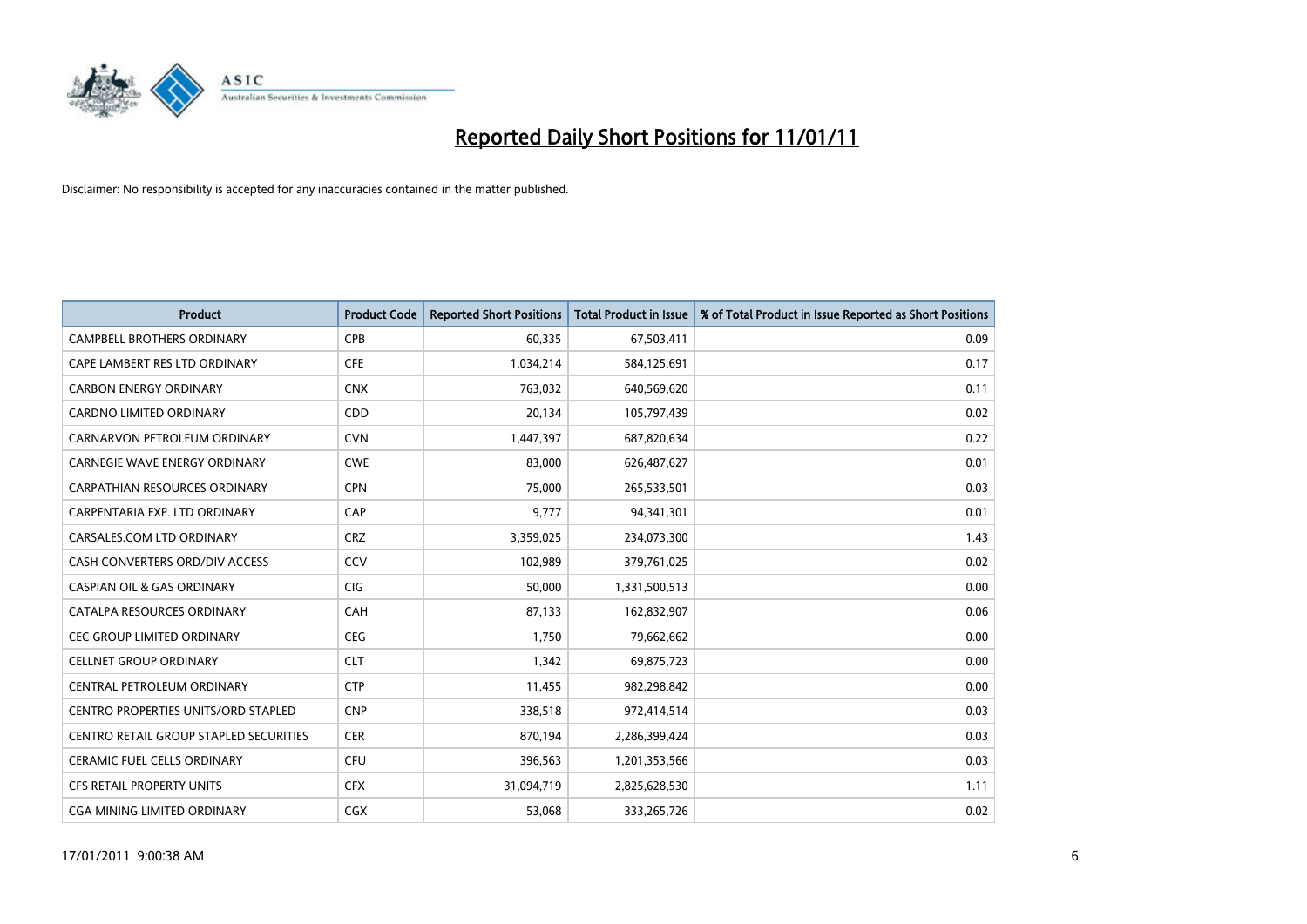

| <b>Product</b>                          | <b>Product Code</b> | <b>Reported Short Positions</b> | <b>Total Product in Issue</b> | % of Total Product in Issue Reported as Short Positions |
|-----------------------------------------|---------------------|---------------------------------|-------------------------------|---------------------------------------------------------|
| <b>CHALICE GOLD MINES ORDINARY</b>      | <b>CHN</b>          | 54.500                          | 211,455,886                   | 0.03                                                    |
| CHALLENGER DIV.PRO. STAPLED UNITS       | <b>CDI</b>          | 93,249                          | 913,426,007                   | 0.01                                                    |
| CHALLENGER INFRAST. STAPLED UNITS       | <b>CIF</b>          | 16.566                          | 316,223,785                   | 0.00                                                    |
| CHALLENGER LIMITED ORDINARY             | <b>CGF</b>          | 5,803,501                       | 501,959,841                   | 1.15                                                    |
| <b>CHANDLER MACLEOD LTD ORDINARY</b>    | <b>CMG</b>          | 11,970                          | 422,031,685                   | 0.00                                                    |
| CHARTER HALL GROUP STAPLED US PROHIBIT. | CHC                 | 968,204                         | 306,341,814                   | 0.31                                                    |
| <b>CHARTER HALL OFFICE UNIT</b>         | COO                 | 1,310,201                       | 493,319,730                   | 0.26                                                    |
| <b>CHARTER HALL RETAIL UNITS</b>        | <b>COR</b>          | 377,588                         | 305,810,723                   | 0.12                                                    |
| CHEMGENEX PHARMACEUT ORDINARY           | <b>CXS</b>          | 195,195                         | 283,348,870                   | 0.07                                                    |
| CITADEL RESOURCE GRP ORDINARY           | CGG                 | 1,681,727                       | 2,420,045,889                 | 0.07                                                    |
| CITIGOLD CORP LTD ORDINARY              | <b>CTO</b>          | 2,070,886                       | 1,040,278,301                 | 0.20                                                    |
| CLINUVEL PHARMACEUT. ORDINARY           | <b>CUV</b>          | 4,127                           | 30,379,956                    | 0.01                                                    |
| <b>CLOUGH LIMITED ORDINARY</b>          | <b>CLO</b>          | 415,573                         | 770,906,269                   | 0.04                                                    |
| <b>COAL &amp; ALLIED ORDINARY</b>       | <b>CNA</b>          | 14,952                          | 86,584,735                    | 0.01                                                    |
| COAL OF AFRICA LTD ORDINARY             | CZA                 | 1,393,275                       | 530,514,663                   | 0.26                                                    |
| COALSPUR MINES LTD ORDINARY             | <b>CPL</b>          | 1,917,785                       | 484,329,575                   | 0.40                                                    |
| COCA-COLA AMATIL ORDINARY               | <b>CCL</b>          | 3,490,950                       | 756,003,067                   | 0.45                                                    |
| COCHLEAR LIMITED ORDINARY               | <b>COH</b>          | 930,291                         | 56,669,257                    | 1.65                                                    |
| <b>COCKATOO COAL ORDINARY</b>           | <b>COK</b>          | 3,957,203                       | 1,016,096,908                 | 0.39                                                    |
| COFFEY INTERNATIONAL ORDINARY           | <b>COF</b>          | 23,216                          | 132,577,523                   | 0.01                                                    |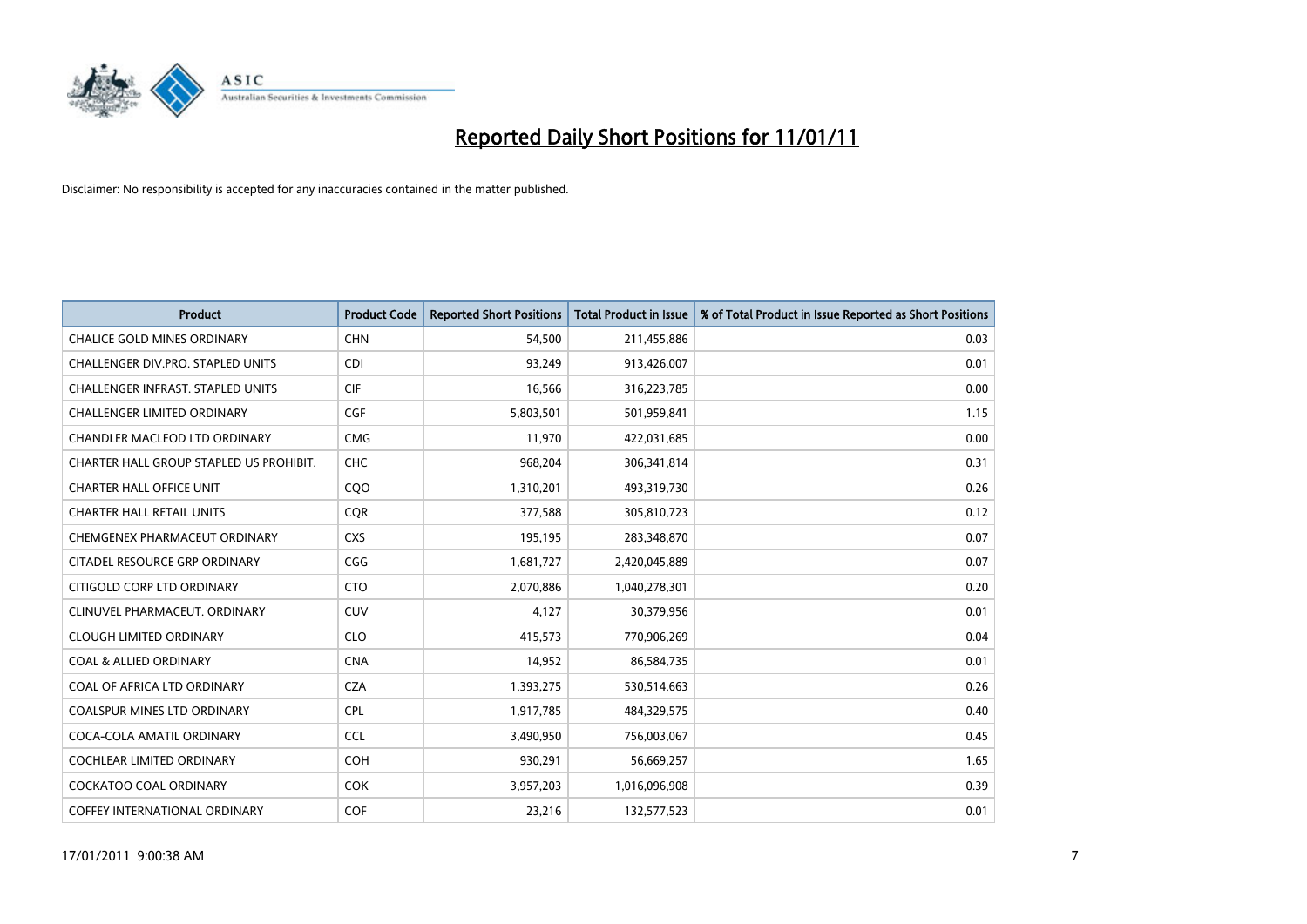

| <b>Product</b>                           | <b>Product Code</b> | <b>Reported Short Positions</b> | <b>Total Product in Issue</b> | % of Total Product in Issue Reported as Short Positions |
|------------------------------------------|---------------------|---------------------------------|-------------------------------|---------------------------------------------------------|
| COMMONWEALTH BANK, ORDINARY              | <b>CBA</b>          | 13,084,599                      | 1,548,907,074                 | 0.84                                                    |
| COMMONWEALTH PROP ORDINARY UNITS         | <b>CPA</b>          | 13,788,173                      | 2,449,599,711                 | 0.57                                                    |
| <b>COMPASS RESOURCES ORDINARY</b>        | <b>CMR</b>          | 101,480                         | 147,402,920                   | 0.07                                                    |
| COMPUTERSHARE LTD ORDINARY               | <b>CPU</b>          | 4,080,863                       | 555,664,059                   | 0.73                                                    |
| <b>CONNECTEAST GROUP STAPLED</b>         | <b>CEU</b>          | 42,307,868                      | 3,940,145,951                 | 1.09                                                    |
| CONSOLIDATED MEDIA, ORDINARY             | <b>CMJ</b>          | 2,623,392                       | 561,834,996                   | 0.47                                                    |
| CONTANGO MICROCAP ORDINARY               | <b>CTN</b>          | 7,500                           | 145,708,783                   | 0.01                                                    |
| CONTINENTAL COAL LTD ORDINARY            | CCC                 | 308,386                         | 1,980,616,757                 | 0.02                                                    |
| COOPER ENERGY LTD ORDINARY               | <b>COE</b>          | 110,056                         | 292,576,001                   | 0.04                                                    |
| <b>COPPER STRIKE LTD ORDINARY</b>        | <b>CSE</b>          | 714                             | 129,455,571                   | 0.00                                                    |
| <b>CORDLIFE LIMITED ORDINARY</b>         | CBB                 |                                 | 145,360,920                   | 0.00                                                    |
| <b>COUNT FINANCIAL ORDINARY</b>          | COU                 | 691,875                         | 262,212,976                   | 0.27                                                    |
| <b>CRANE GROUP LIMITED ORDINARY</b>      | <b>CRG</b>          | 2,707,748                       | 79,110,667                    | 3.41                                                    |
| <b>CROMWELL GROUP STAPLED SECURITIES</b> | <b>CMW</b>          | 174,842                         | 910,985,951                   | 0.02                                                    |
| <b>CROWN LIMITED ORDINARY</b>            | <b>CWN</b>          | 2,704,836                       | 754,131,800                   | 0.34                                                    |
| <b>CSG LIMITED ORDINARY</b>              | CSV                 | 482,961                         | 244,928,695                   | 0.19                                                    |
| <b>CSL LIMITED ORDINARY</b>              | <b>CSL</b>          | 9,800,610                       | 546,063,170                   | 1.77                                                    |
| <b>CSR LIMITED ORDINARY</b>              | <b>CSR</b>          | 4,672,027                       | 1,517,909,514                 | 0.30                                                    |
| <b>CUDECO LIMITED ORDINARY</b>           | CDU                 | 573,917                         | 145,412,643                   | 0.37                                                    |
| <b>CUSTOMERS LIMITED ORDINARY</b>        | CUS                 | 87,229                          | 134,869,357                   | 0.06                                                    |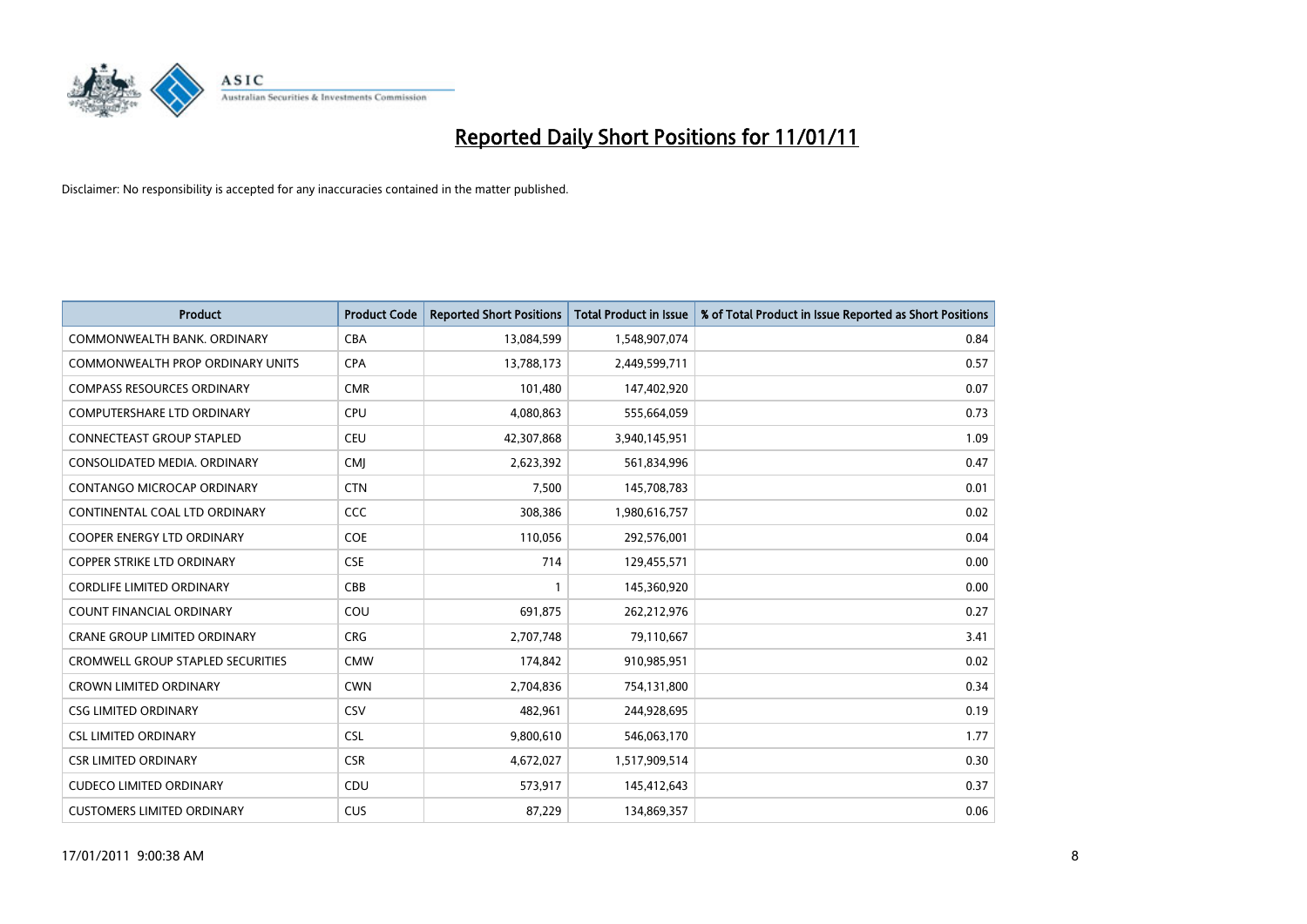

| <b>Product</b>                       | <b>Product Code</b> | <b>Reported Short Positions</b> | Total Product in Issue | % of Total Product in Issue Reported as Short Positions |
|--------------------------------------|---------------------|---------------------------------|------------------------|---------------------------------------------------------|
| DART ENERGY LTD ORDINARY             | <b>DTE</b>          | 400,256                         | 548,188,184            | 0.07                                                    |
| DAVID JONES LIMITED ORDINARY         | <b>DIS</b>          | 16,946,017                      | 514,034,694            | 3.31                                                    |
| <b>DECMIL GROUP LIMITED ORDINARY</b> | <b>DCG</b>          | 17,397                          | 124,204,568            | 0.01                                                    |
| DEEP YELLOW LIMITED ORDINARY         | <b>DYL</b>          | 37,900                          | 1,126,534,458          | 0.00                                                    |
| DEVINE LIMITED ORDINARY              | <b>DVN</b>          | 1,000                           | 634,918,223            | 0.00                                                    |
| DEXUS PROPERTY GROUP STAPLED UNITS   | <b>DXS</b>          | 6,094,706                       | 4,839,024,176          | 0.14                                                    |
| DISCOVERY METALS LTD ORDINARY        | <b>DML</b>          | 253,733                         | 436,628,231            | 0.06                                                    |
| DOMINION MINING ORDINARY             | <b>DOM</b>          | 166,381                         | 103,520,259            | 0.16                                                    |
| DOMINO PIZZA ENTERPR ORDINARY        | <b>DMP</b>          | 3                               | 68,407,674             | 0.00                                                    |
| DOWNER EDI LIMITED ORDINARY          | <b>DOW</b>          | 3,494,219                       | 343,178,483            | 1.02                                                    |
| DUET GROUP STAPLED US PROHIBIT.      | <b>DUE</b>          | 1,340,022                       | 887,304,690            | 0.14                                                    |
| <b>DULUXGROUP LIMITED ORDINARY</b>   | <b>DLX</b>          | 1,350,032                       | 367,456,259            | 0.37                                                    |
| DWS ADVANCED ORDINARY                | <b>DWS</b>          | 74,998                          | 132,362,763            | 0.06                                                    |
| DYESOL LIMITED ORDINARY              | <b>DYE</b>          | 133,619                         | 143,391,881            | 0.09                                                    |
| <b>EASTERN STAR GAS ORDINARY</b>     | <b>ESG</b>          | 2,631,785                       | 991,567,041            | 0.24                                                    |
| EDT RETAIL TRUST UNITS               | <b>EDT</b>          | 99,457                          | 4,700,290,868          | 0.00                                                    |
| ELDERS LIMITED ORDINARY              | <b>ELD</b>          | 15,513,416                      | 448,598,480            | 3.44                                                    |
| ELDORADO GOLD CORP CDI 1:1           | EAU                 | 34,017                          | 20,358,131             | 0.17                                                    |
| ELEMENTOS LIMITED ORDINARY           | <b>ELT</b>          | 8                               | 48,685,454             | 0.00                                                    |
| ELIXIR PETROLEUM LTD ORDINARY        | <b>EXR</b>          | 324,400                         | 188,988,472            | 0.17                                                    |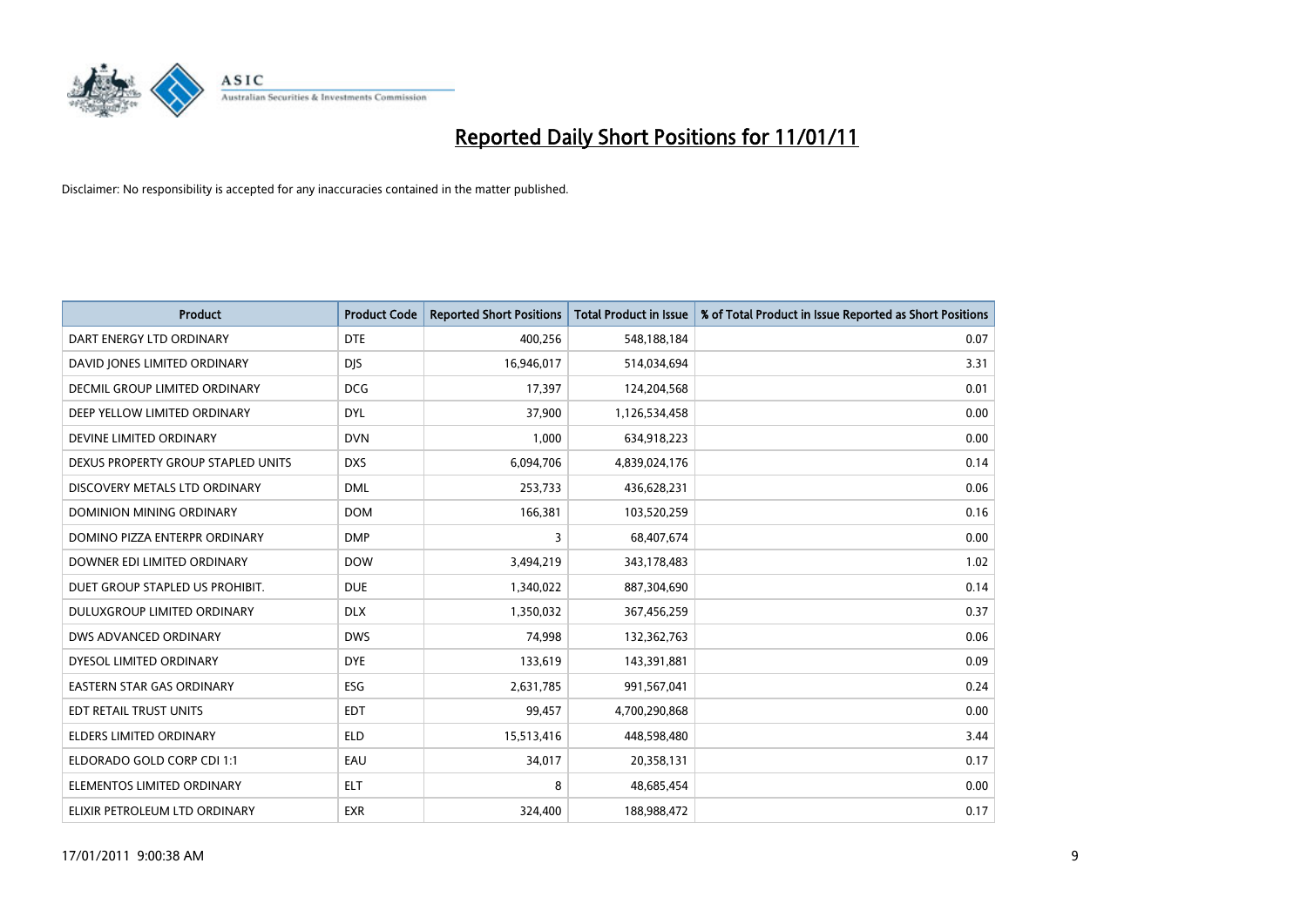

| <b>Product</b>                            | <b>Product Code</b> | <b>Reported Short Positions</b> | <b>Total Product in Issue</b> | % of Total Product in Issue Reported as Short Positions |
|-------------------------------------------|---------------------|---------------------------------|-------------------------------|---------------------------------------------------------|
| <b>EMECO HOLDINGS ORDINARY</b>            | <b>EHL</b>          | 1,550,967                       | 631,237,586                   | 0.24                                                    |
| ENERGY RESOURCES ORDINARY 'A'             | <b>ERA</b>          | 1,405,146                       | 190,737,934                   | 0.73                                                    |
| <b>ENERGY WORLD CORPOR, ORDINARY</b>      | <b>EWC</b>          | 16,703,690                      | 1,561,166,672                 | 1.08                                                    |
| <b>ENTEK ENERGY LTD ORDINARY</b>          | <b>ETE</b>          | 489,903                         | 287,692,535                   | 0.17                                                    |
| <b>ENTELLECT SOLUTIONS ORDINARY</b>       | <b>ESN</b>          | 464,050                         | 1,740,334,200                 | 0.03                                                    |
| <b>ENVESTRA LIMITED ORDINARY</b>          | <b>ENV</b>          | 1,923,340                       | 1,430,398,609                 | 0.13                                                    |
| EQUATORIAL RES LTD ORDINARY               | EQX                 | 1,417                           | 86,268,022                    | 0.00                                                    |
| EQUINOX MINERALS LTD CHESS DEPOSITARY INT | EON                 | 3,054,196                       | 841,286,867                   | 0.36                                                    |
| <b>EVEREST FINANCIAL ORDINARY</b>         | <b>EFG</b>          | 4,300                           | 251,442,316                   | 0.00                                                    |
| <b>EXTRACT RESOURCES ORDINARY</b>         | <b>EXT</b>          | 443,792                         | 243,302,298                   | 0.18                                                    |
| FAIRFAX MEDIA LTD ORDINARY                | <b>FXI</b>          | 307,710,522                     | 2,351,955,725                 | 13.08                                                   |
| <b>FANTASTIC HOLDINGS ORDINARY</b>        | <b>FAN</b>          | 3,000                           | 102,739,538                   | 0.00                                                    |
| FERRAUS LIMITED ORDINARY                  | <b>FRS</b>          | 370                             | 205,700,890                   | 0.00                                                    |
| FISHER & PAYKEL APP. ORDINARY             | <b>FPA</b>          | 10,745,752                      | 724,235,162                   | 1.49                                                    |
| FISHER & PAYKEL H. ORDINARY               | <b>FPH</b>          | 1,974,640                       | 520,409,135                   | 0.38                                                    |
| FKP PROPERTY GROUP STAPLED SECURITIES     | <b>FKP</b>          | 9,252,213                       | 1,174,033,185                 | 0.79                                                    |
| FLEETWOOD CORP ORDINARY                   | <b>FWD</b>          | 73,905                          | 57,281,484                    | 0.13                                                    |
| FLETCHER BUILDING ORDINARY                | <b>FBU</b>          | 2,214,006                       | 611,250,393                   | 0.35                                                    |
| FLEXIGROUP LIMITED ORDINARY               | <b>FXL</b>          | 81,309                          | 275,472,492                   | 0.03                                                    |
| FLIGHT CENTRE ORDINARY                    | <b>FLT</b>          | 2,731,701                       | 99,791,411                    | 2.75                                                    |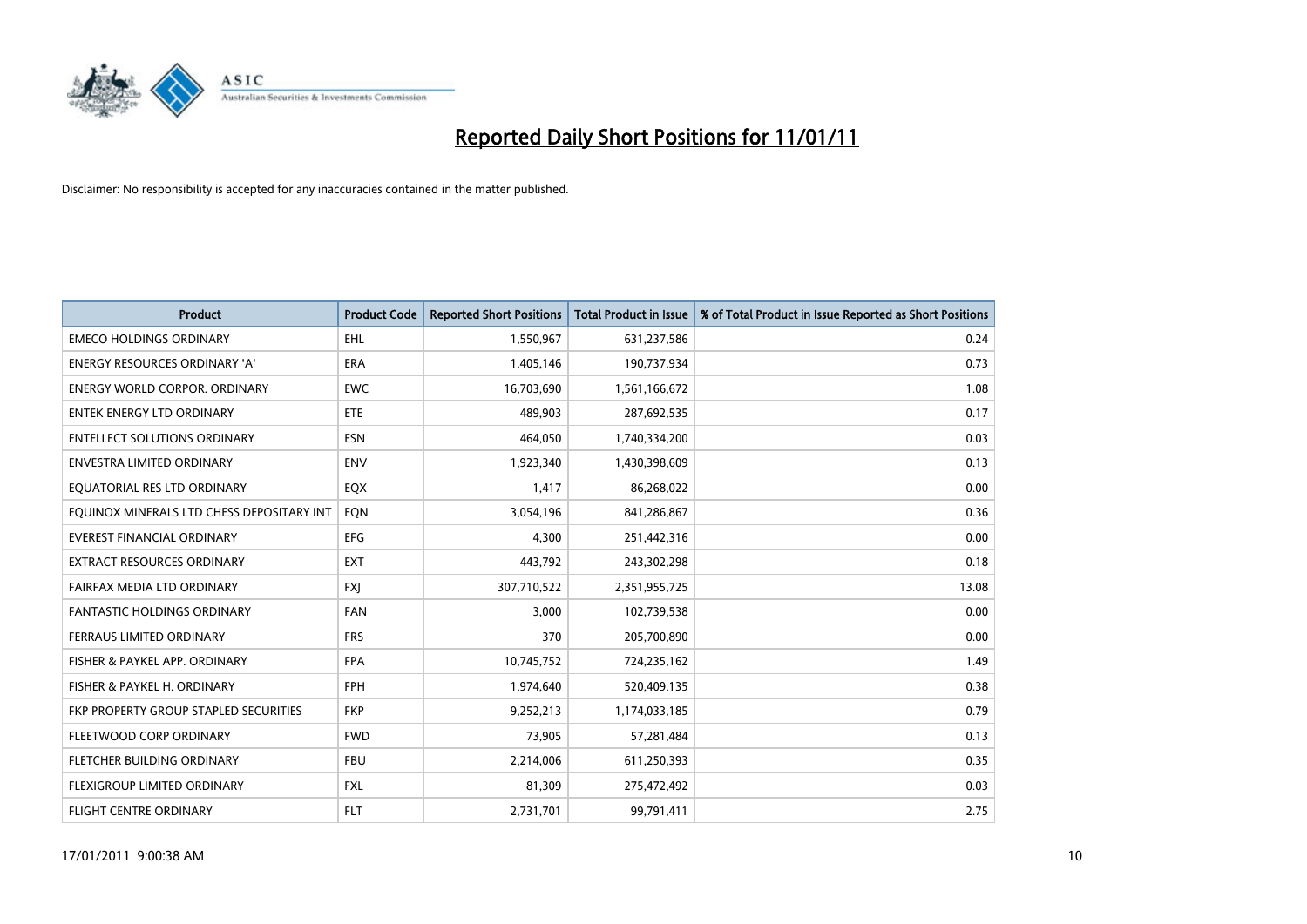

| <b>Product</b>                            | <b>Product Code</b> | <b>Reported Short Positions</b> | Total Product in Issue | % of Total Product in Issue Reported as Short Positions |
|-------------------------------------------|---------------------|---------------------------------|------------------------|---------------------------------------------------------|
| <b>FLINDERS MINES LTD ORDINARY</b>        | <b>FMS</b>          | 21,445,127                      | 1,820,329,571          | 1.18                                                    |
| FORGE GROUP LIMITED ORDINARY              | FGE                 | 11,518                          | 82,844,014             | 0.01                                                    |
| FORTE ENERGY NL ORDINARY                  | <b>FTE</b>          | 2,658,986                       | 582,658,031            | 0.46                                                    |
| FORTESCUE METALS GRP ORDINARY             | <b>FMG</b>          | 8,170,882                       | 3,112,592,409          | 0.25                                                    |
| <b>FOSTER'S GROUP ORDINARY</b>            | <b>FGL</b>          | 11,672,550                      | 1,935,386,127          | 0.61                                                    |
| FTD CORPORATION ORDINARY                  | <b>FTD</b>          | 8,088                           | 100,421,069            | 0.01                                                    |
| <b>FUNTASTIC LIMITED ORDINARY</b>         | <b>FUN</b>          | 322,528                         | 340,997,682            | 0.09                                                    |
| <b>G.U.D. HOLDINGS ORDINARY</b>           | GUD                 | 316,285                         | 68,426,721             | 0.48                                                    |
| <b>GALAXY RESOURCES ORDINARY</b>          | <b>GXY</b>          | 620,093                         | 192,403,358            | 0.32                                                    |
| <b>GEODYNAMICS LIMITED ORDINARY</b>       | GDY                 | 179,254                         | 333,643,956            | 0.05                                                    |
| <b>GINDALBIE METALS LTD ORDINARY</b>      | <b>GBG</b>          | 8,483,002                       | 935,215,590            | 0.90                                                    |
| <b>GIRALIA RESOURCES NL ORDINARY</b>      | GIR                 | 279,116                         | 181,160,170            | 0.15                                                    |
| <b>GLOBAL MINING ORDINARY</b>             | <b>GMI</b>          | 8,951                           | 191,820,968            | 0.00                                                    |
| <b>GLOUCESTER COAL ORDINARY</b>           | GCL                 | 262,317                         | 140,447,062            | 0.19                                                    |
| <b>GME RESOURCES LTD ORDINARY</b>         | <b>GME</b>          | 800                             | 302,352,750            | 0.00                                                    |
| <b>GOLD ONE INT LTD ORDINARY</b>          | GDO                 | 175,618                         | 806,875,987            | 0.02                                                    |
| <b>GOLDEN GATE PETROL ORDINARY</b>        | GGP                 | 11,538                          | 1,080,159,955          | 0.00                                                    |
| <b>GOLDEN WEST RESOURCE ORDINARY</b>      | <b>GWR</b>          | 1,617                           | 189,606,127            | 0.00                                                    |
| <b>GOODMAN FIELDER, ORDINARY</b>          | <b>GFF</b>          | 13,285,101                      | 1,380,386,438          | 0.98                                                    |
| <b>GOODMAN GROUP STAPLED US PROHIBIT.</b> | <b>GMG</b>          | 7,247,453                       | 6,893,007,207          | 0.10                                                    |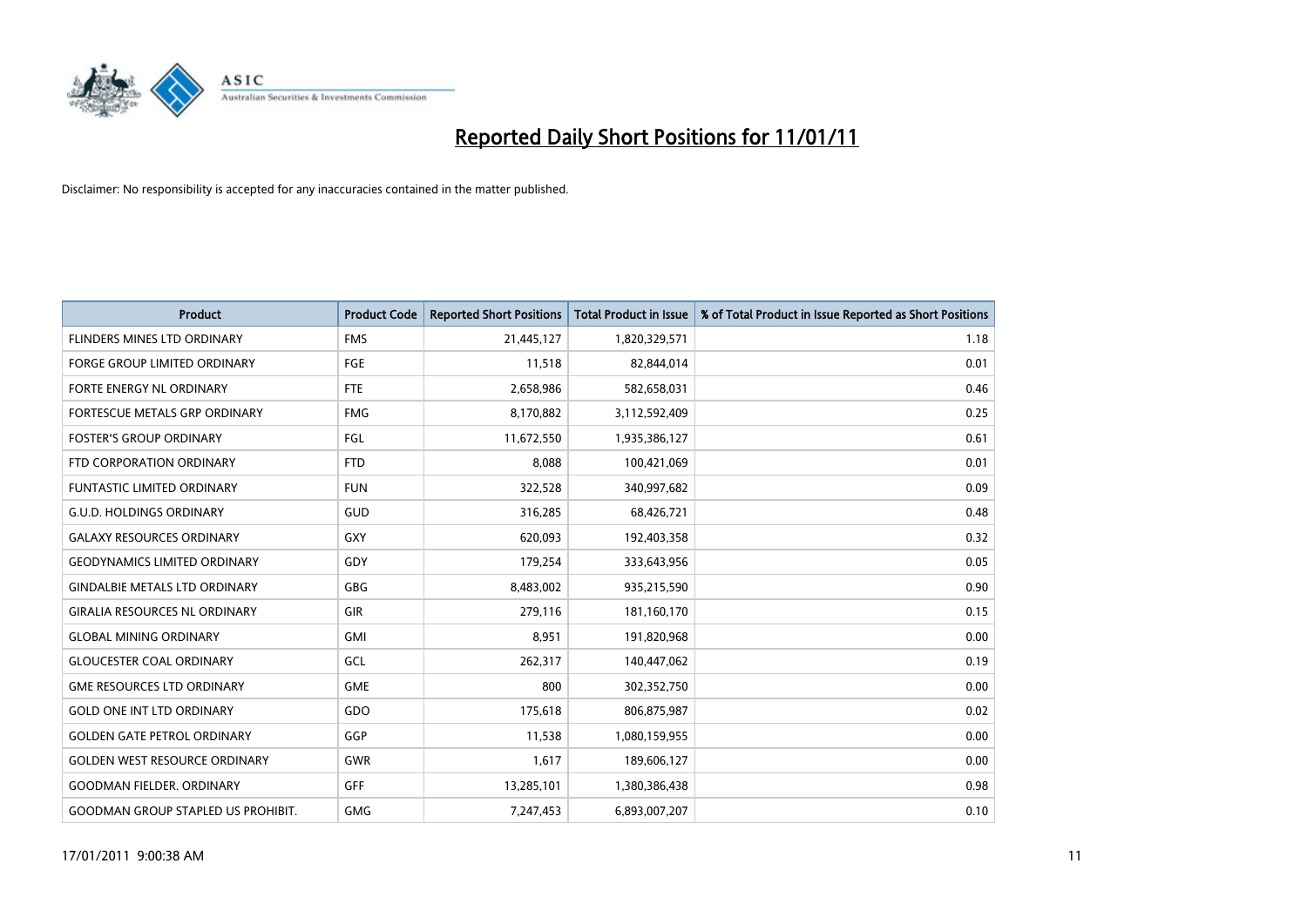

| <b>Product</b>                            | <b>Product Code</b> | <b>Reported Short Positions</b> | Total Product in Issue | % of Total Product in Issue Reported as Short Positions |
|-------------------------------------------|---------------------|---------------------------------|------------------------|---------------------------------------------------------|
| <b>GPT GROUP STAPLED SEC.</b>             | <b>GPT</b>          | 8,082,409                       | 1,855,529,431          | 0.42                                                    |
| <b>GRAINCORP LIMITED A CLASS ORDINARY</b> | <b>GNC</b>          | 1,060,294                       | 198,318,900            | 0.54                                                    |
| <b>GRANGE RESOURCES, ORDINARY</b>         | <b>GRR</b>          | 1,343,696                       | 1,152,077,403          | 0.11                                                    |
| <b>GREENCAP LIMITED ORDINARY</b>          | GCG                 |                                 | 262,515,385            | 0.00                                                    |
| <b>GREENLAND MIN EN LTD ORDINARY</b>      | GGG                 | 1,156,925                       | 288,672,163            | 0.40                                                    |
| <b>GRYPHON MINERALS LTD ORDINARY</b>      | GRY                 | 247,043                         | 292,472,058            | 0.08                                                    |
| GUINNESS PEAT GROUP. CHESS DEPOSITARY INT | <b>GPG</b>          | 55                              | 292,381,250            | 0.00                                                    |
| <b>GUNNS LIMITED ORDINARY</b>             | <b>GNS</b>          | 23,422,351                      | 848,401,559            | 2.75                                                    |
| <b>GWA GROUP LTD ORDINARY</b>             | <b>GWA</b>          | 4,540,425                       | 301,102,514            | 1.52                                                    |
| <b>HARVEY NORMAN ORDINARY</b>             | <b>HVN</b>          | 30,228,397                      | 1,062,316,784          | 2.84                                                    |
| HASTIE GROUP LIMITED ORDINARY             | <b>HST</b>          | 895,250                         | 239,781,419            | 0.37                                                    |
| HASTINGS DIVERSIFIED STAPLED SECURITY     | <b>HDF</b>          | 682,237                         | 518,300,758            | 0.13                                                    |
| <b>HEARTWARE INT INC CDI 35:1</b>         | <b>HIN</b>          | 272,008                         | 66,059,280             | 0.41                                                    |
| <b>HENDERSON GROUP CDI 1:1</b>            | <b>HGG</b>          | 5,679,834                       | 554,228,264            | 1.01                                                    |
| HFA HOLDINGS LIMITED ORDINARY             | <b>HFA</b>          | 1,891,498                       | 469,330,170            | 0.39                                                    |
| HIGHLANDS PACIFIC ORDINARY                | <b>HIG</b>          | 2,382,804                       | 685,582,148            | 0.35                                                    |
| HILLS HOLDINGS LTD ORDINARY               | <b>HIL</b>          | 2,270,577                       | 248,676,841            | 0.91                                                    |
| HORIZON OIL LIMITED ORDINARY              | <b>HZN</b>          | 2,537,595                       | 1,130,311,515          | 0.22                                                    |
| <b>ICON ENERGY LIMITED ORDINARY</b>       | <b>ICN</b>          | 67,000                          | 469,301,394            | 0.01                                                    |
| <b>IINET LIMITED ORDINARY</b>             | <b>IIN</b>          | 1,047,222                       | 151,971,119            | 0.68                                                    |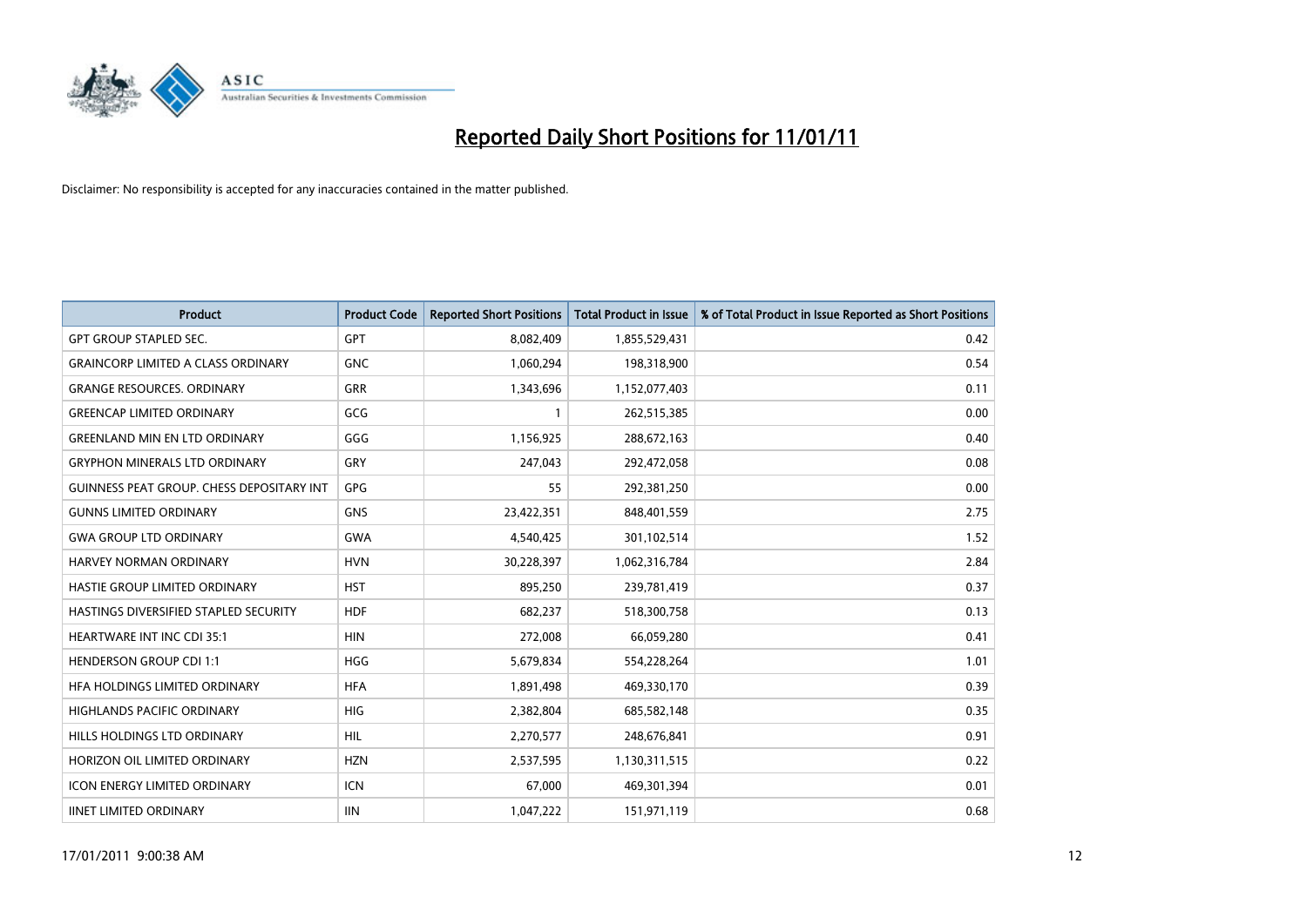

| <b>Product</b>                           | <b>Product Code</b> | <b>Reported Short Positions</b> | <b>Total Product in Issue</b> | % of Total Product in Issue Reported as Short Positions |
|------------------------------------------|---------------------|---------------------------------|-------------------------------|---------------------------------------------------------|
| <b>ILUKA RESOURCES ORDINARY</b>          | <b>ILU</b>          | 4,196,915                       | 418,700,517                   | 0.98                                                    |
| <b>IMDEX LIMITED ORDINARY</b>            | <b>IMD</b>          | 5,749                           | 197,047,128                   | 0.00                                                    |
| IMF (AUSTRALIA) LTD ORDINARY             | <b>IMF</b>          | 330,137                         | 122,496,819                   | 0.27                                                    |
| IMX RESOURCES LTD ORDINARY               | <b>IXR</b>          | 20,000                          | 262,612,803                   | 0.01                                                    |
| <b>INCITEC PIVOT ORDINARY</b>            | <b>IPL</b>          | 3,404,514                       | 1,628,730,107                 | 0.20                                                    |
| <b>INDAGO RESOURCES LTD ORDINARY</b>     | <b>IDG</b>          | 8,179                           | 5,478,823                     | 0.15                                                    |
| <b>INDEPENDENCE GROUP ORDINARY</b>       | <b>IGO</b>          | 596,724                         | 138,777,305                   | 0.42                                                    |
| INDOPHIL RESOURCES ORDINARY              | <b>IRN</b>          | 368,853                         | 471,445,763                   | 0.08                                                    |
| INDUSTREA LIMITED ORDINARY               | <b>IDL</b>          | 1,294,233                       | 363,878,295                   | 0.35                                                    |
| <b>INFIGEN ENERGY STAPLED SECURITIES</b> | <b>IFN</b>          | 4,819,203                       | 761,222,569                   | 0.62                                                    |
| ING INDUSTRIAL FUND UNITS                | <b>IIF</b>          | 8,349,450                       | 2,592,249,647                 | 0.33                                                    |
| ING OFFICE FUND STAPLED SECURITIES       | <b>IOF</b>          | 5,941,519                       | 2,729,071,212                 | 0.21                                                    |
| ING RE COM GROUP STAPLED SECURITIES      | <b>ILF</b>          | 9,075                           | 441,029,194                   | 0.00                                                    |
| <b>INSURANCE AUSTRALIA ORDINARY</b>      | <b>IAG</b>          | 4,940,903                       | 2,079,034,021                 | 0.21                                                    |
| INTEGRA MINING LTD. ORDINARY             | <b>IGR</b>          | 4,226,022                       | 757,692,394                   | 0.57                                                    |
| <b>INTREPID MINES ORDINARY</b>           | <b>IAU</b>          | 1,990,214                       | 515,342,872                   | 0.38                                                    |
| <b>INVOCARE LIMITED ORDINARY</b>         | <b>IVC</b>          | 1,040,040                       | 102,421,288                   | 1.02                                                    |
| ION LIMITED ORDINARY                     | <b>ION</b>          | 164,453                         | 256,365,105                   | 0.06                                                    |
| <b>IOOF HOLDINGS LTD ORDINARY</b>        | IFL                 | 1,443,342                       | 229,794,395                   | 0.62                                                    |
| <b>IRESS MARKET TECH. ORDINARY</b>       | <b>IRE</b>          | 2,098,333                       | 126,018,142                   | 1.66                                                    |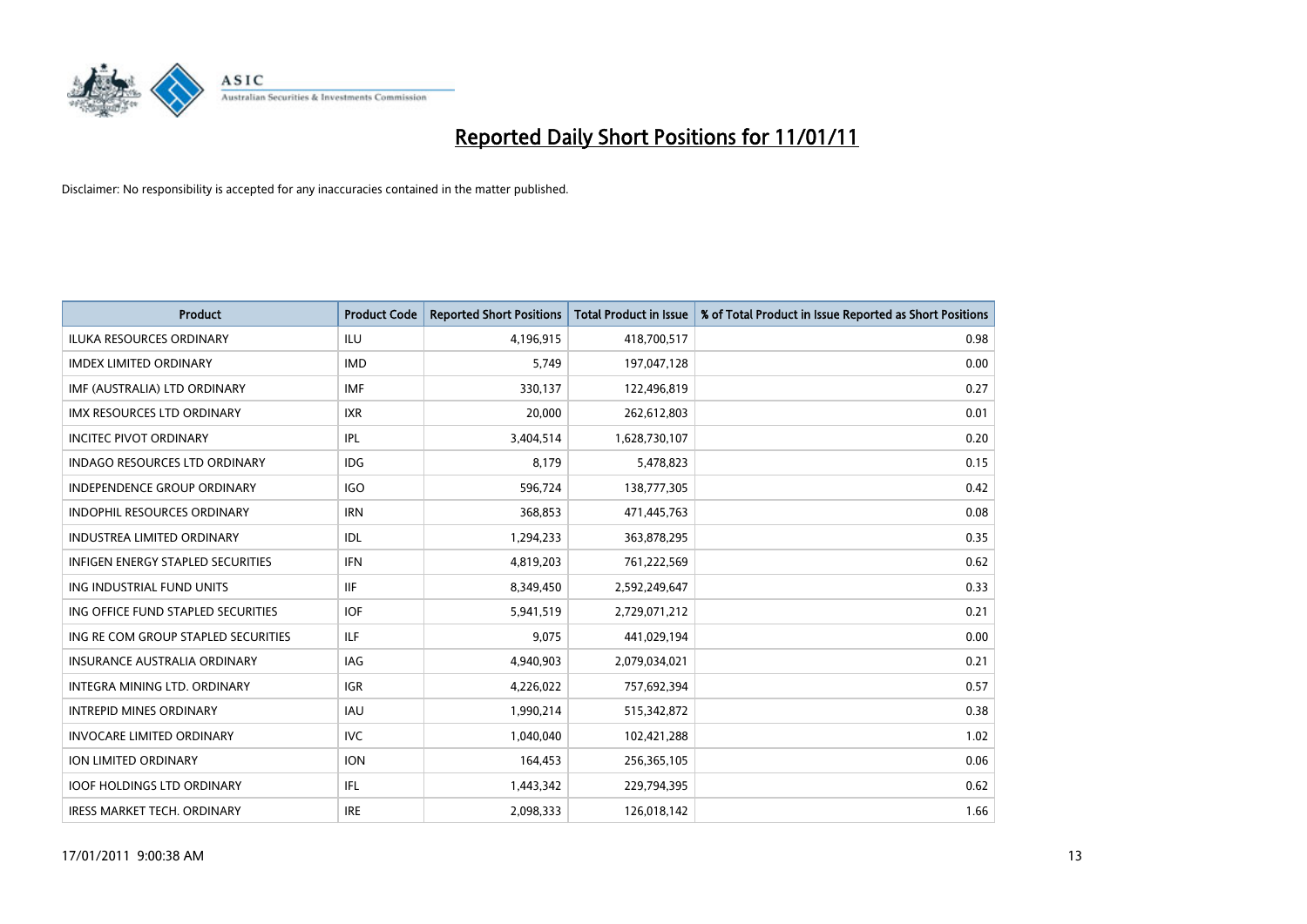

| <b>Product</b>                                  | <b>Product Code</b> | <b>Reported Short Positions</b> | <b>Total Product in Issue</b> | % of Total Product in Issue Reported as Short Positions |
|-------------------------------------------------|---------------------|---------------------------------|-------------------------------|---------------------------------------------------------|
| <b>IRON ORE HOLDINGS ORDINARY</b>               | <b>IOH</b>          | 34,298                          | 137,548,774                   | 0.02                                                    |
| ISHARES MSCI EM MKTS CDI 1:1                    | <b>IEM</b>          | 2,975                           | 425,700,000                   | 0.00                                                    |
| ISHARES S&P 500 CDI 1:1                         | <b>IVV</b>          | 4,939                           | 116,350,000                   | 0.00                                                    |
| <b>ISOFT GROUP LIMITED ORDINARY</b>             | <b>ISF</b>          | 4,984,154                       | 1,070,595,874                 | 0.46                                                    |
| <b>IVANHOE AUSTRALIA ORDINARY</b>               | <b>IVA</b>          | 294,283                         | 418,410,103                   | 0.07                                                    |
| <b>JABIRU METALS LTD ORDINARY</b>               | <b>JML</b>          | 114,988                         | 552,619,180                   | 0.02                                                    |
| <b>JAMES HARDIE INDUST CHESS DEPOSITARY INT</b> | <b>IHX</b>          | 16,985,797                      | 436,128,074                   | 3.88                                                    |
| <b>JAMESON RESOURCES ORDINARY</b>               | <b>JAL</b>          | 1,600,000                       | 95,828,865                    | 1.67                                                    |
| <b>JB HI-FI LIMITED ORDINARY</b>                | <b>IBH</b>          | 10,397,867                      | 109,223,945                   | 9.49                                                    |
| <b>KAGARA LTD ORDINARY</b>                      | KZL                 | 1,858,050                       | 707,789,717                   | 0.27                                                    |
| KAROON GAS AUSTRALIA ORDINARY                   | <b>KAR</b>          | 215,192                         | 217,295,769                   | 0.09                                                    |
| KATHMANDU HOLD LTD ORDINARY                     | <b>KMD</b>          | 856,247                         | 200,000,000                   | 0.43                                                    |
| <b>KEYBRIDGE CAPITAL ORDINARY</b>               | <b>KBC</b>          | 5,999                           | 172,070,564                   | 0.00                                                    |
| KIMBERLEY METALS LTD ORDINARY                   | <b>KBL</b>          | 2,609                           | 161,356,672                   | 0.00                                                    |
| KINGSGATE CONSOLID. ORDINARY                    | <b>KCN</b>          | 1,734,134                       | 102,286,251                   | 1.70                                                    |
| KINGSROSE MINING LTD ORDINARY                   | <b>KRM</b>          | 77,368                          | 251,410,560                   | 0.03                                                    |
| LAGUNA RESOURCES NL ORDINARY                    | <b>LRC</b>          | 2,600                           | 1,236,531,175                 | 0.00                                                    |
| LEIGHTON HOLDINGS ORDINARY                      | LEI                 | 5,406,104                       | 302,191,299                   | 1.77                                                    |
| LEND LEASE GROUP UNIT/ORD STAPLED               | LLC                 | 1,169,677                       | 565,558,754                   | 0.21                                                    |
| LINC ENERGY LTD ORDINARY                        | <b>LNC</b>          | 5,609,784                       | 499,252,239                   | 1.10                                                    |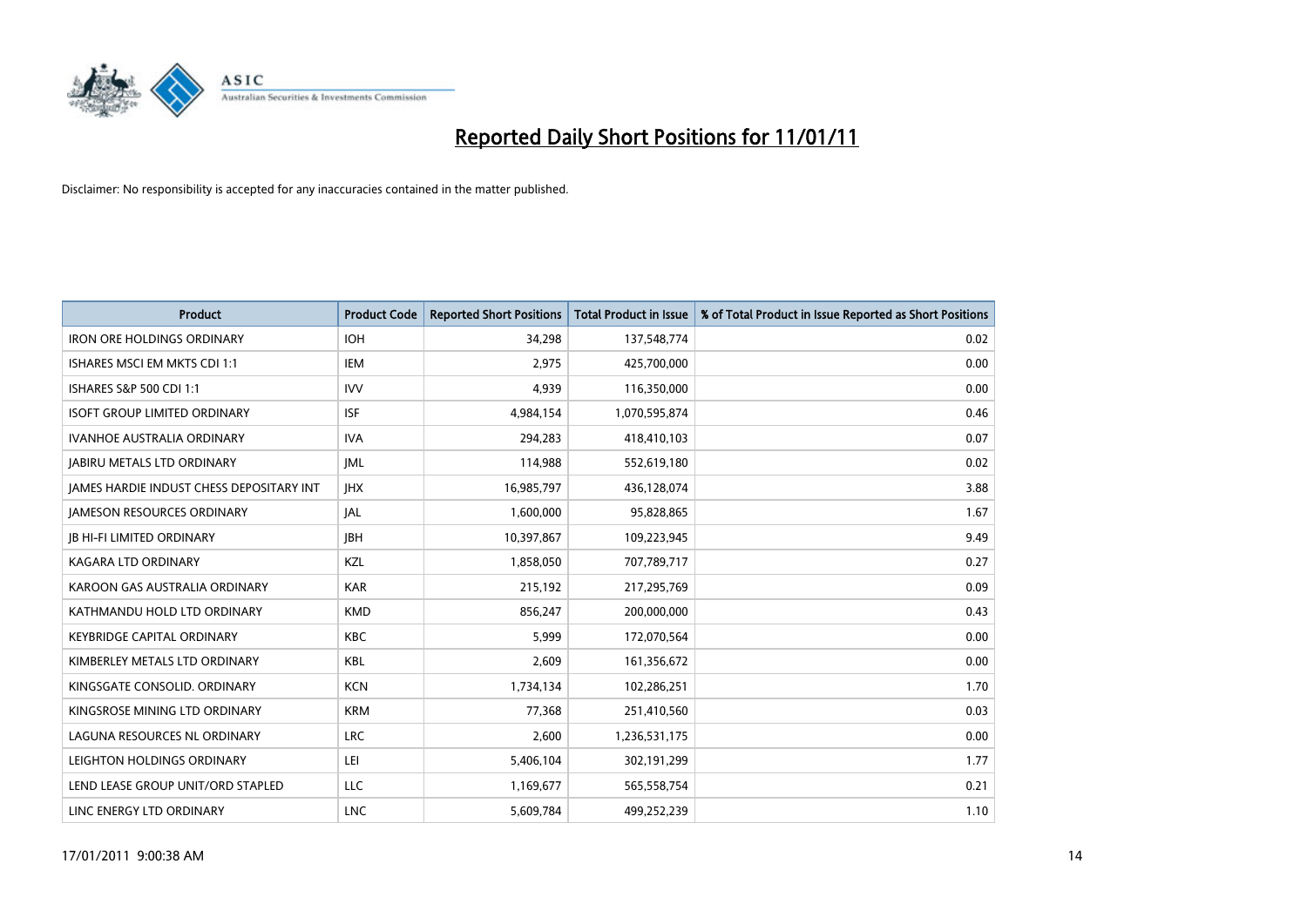

| <b>Product</b>                        | <b>Product Code</b> | <b>Reported Short Positions</b> | <b>Total Product in Issue</b> | % of Total Product in Issue Reported as Short Positions |
|---------------------------------------|---------------------|---------------------------------|-------------------------------|---------------------------------------------------------|
| LYNAS CORPORATION ORDINARY            | <b>LYC</b>          | 44,240,691                      | 1,662,499,093                 | 2.66                                                    |
| M2 TELECOMMUNICATION ORDINARY         | <b>MTU</b>          | 3,500                           | 122,827,336                   | 0.00                                                    |
| MACARTHUR COAL ORDINARY               | <b>MCC</b>          | 1,257,086                       | 299,476,903                   | 0.42                                                    |
| MACMAHON HOLDINGS ORDINARY            | <b>MAH</b>          | 3,535,511                       | 733,711,705                   | 0.47                                                    |
| MACQ ATLAS ROADS GRP ORDINARY STAPLED | <b>MOA</b>          | 4,631,812                       | 452,345,907                   | 1.01                                                    |
| MACQUARIE GROUP LTD ORDINARY          | MQG                 | 4,656,129                       | 346,747,384                   | 1.35                                                    |
| MAGMA METALS LTD. ORDINARY            | <b>MMW</b>          | 16,000                          | 195,605,923                   | 0.01                                                    |
| <b>MANTRA RESOURCES ORDINARY</b>      | <b>MRU</b>          | 15.834                          | 133,329,188                   | 0.01                                                    |
| MAP GROUP STAPLED US PROHIBIT.        | <b>MAP</b>          | 1,727,684                       | 1,861,210,782                 | 0.09                                                    |
| <b>MATRIX C &amp; E LTD ORDINARY</b>  | <b>MCE</b>          | 74.871                          | 72,964,098                    | 0.10                                                    |
| MCMILLAN SHAKESPEARE ORDINARY         | <b>MMS</b>          | 189,843                         | 67,919,101                    | 0.28                                                    |
| <b>MCPHERSON'S LTD ORDINARY</b>       | <b>MCP</b>          | 17,139                          | 71,651,758                    | 0.02                                                    |
| MEDUSA MINING LTD ORDINARY            | <b>MML</b>          | 2,472,962                       | 188,233,911                   | 1.31                                                    |
| MELBOURNE IT LIMITED ORDINARY         | <b>MLB</b>          | 136,142                         | 80,031,955                    | 0.17                                                    |
| MEO AUSTRALIA LTD ORDINARY            | <b>MEO</b>          | 2,145,380                       | 539,913,260                   | 0.39                                                    |
| <b>MERMAID MARINE ORDINARY</b>        | <b>MRM</b>          | 205,571                         | 213,669,828                   | 0.09                                                    |
| MESOBLAST LIMITED ORDINARY            | <b>MSB</b>          | 96,765                          | 252,645,506                   | 0.04                                                    |
| METALS X LIMITED ORDINARY             | <b>MLX</b>          | 326,940                         | 1,365,661,782                 | 0.03                                                    |
| METCASH LIMITED ORDINARY              | <b>MTS</b>          | 22,881,866                      | 768,787,804                   | 3.00                                                    |
| METGASCO LIMITED ORDINARY             | <b>MEL</b>          | 235,435                         | 252,460,972                   | 0.09                                                    |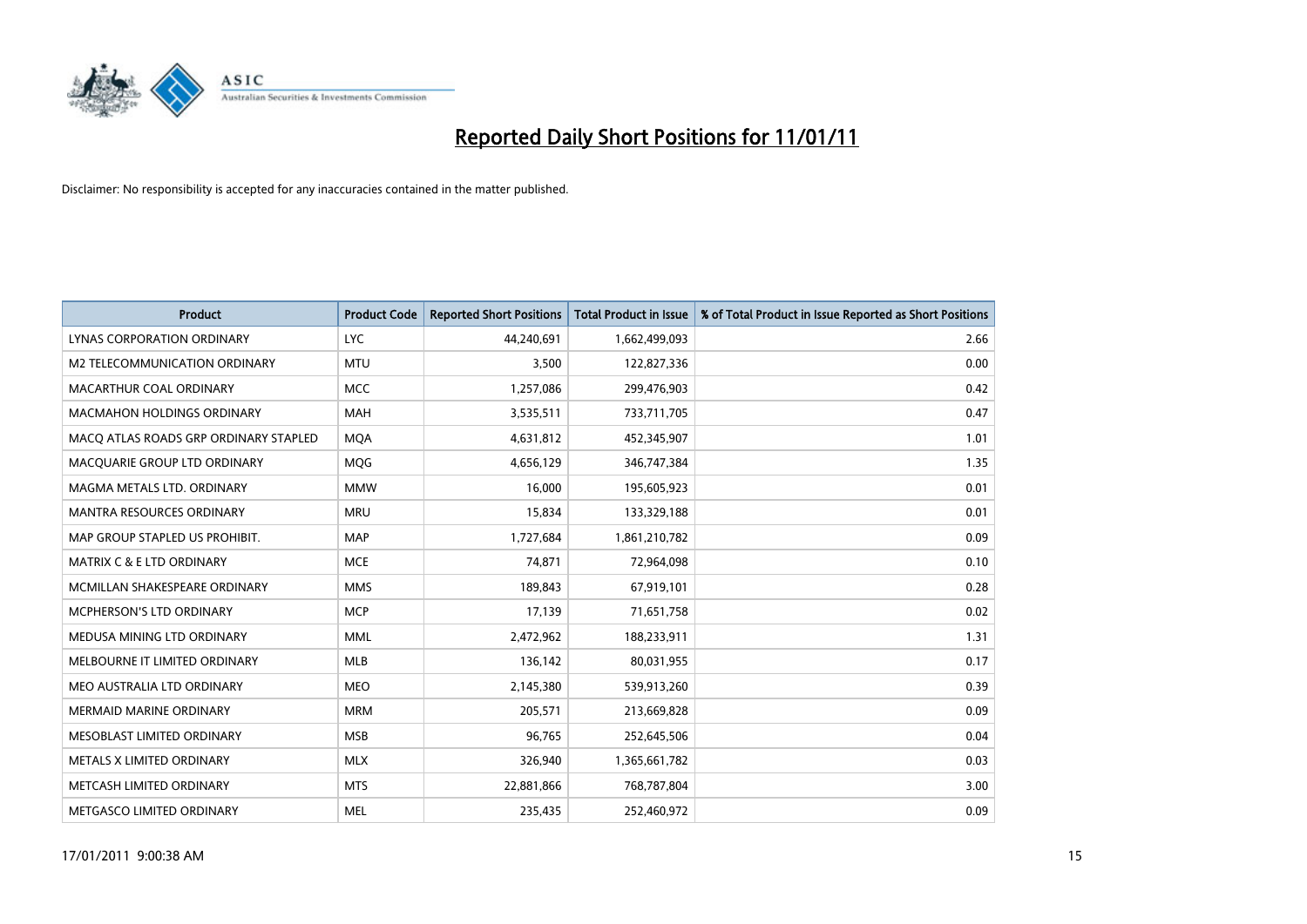

| <b>Product</b>                    | <b>Product Code</b> | <b>Reported Short Positions</b> | <b>Total Product in Issue</b> | % of Total Product in Issue Reported as Short Positions |
|-----------------------------------|---------------------|---------------------------------|-------------------------------|---------------------------------------------------------|
| MICLYN EXP OFFSHR ORDINARY        | <b>MIO</b>          | 125,762                         | 271,700,000                   | 0.04                                                    |
| MINARA RESOURCES ORDINARY         | <b>MRE</b>          | 8,023,496                       | 1,167,783,517                 | 0.68                                                    |
| MINCOR RESOURCES NL ORDINARY      | <b>MCR</b>          | 723,548                         | 200,608,804                   | 0.37                                                    |
| MINERAL DEPOSITS ORDINARY         | <b>MDL</b>          | 201,072                         | 60,768,582                    | 0.33                                                    |
| MINERAL RESOURCES, ORDINARY       | <b>MIN</b>          | 104,025                         | 168,219,485                   | 0.05                                                    |
| MIRABELA NICKEL LTD ORDINARY      | <b>MBN</b>          | 8,599,614                       | 491,561,237                   | 1.75                                                    |
| MIRVAC GROUP STAPLED SECURITIES   | <b>MGR</b>          | 3,710,754                       | 3,415,819,357                 | 0.11                                                    |
| MOLOPO ENERGY LTD ORDINARY        | <b>MPO</b>          | 1,397,316                       | 250,972,584                   | 0.57                                                    |
| MONADELPHOUS GROUP ORDINARY       | <b>MND</b>          | 415,615                         | 87,546,827                    | 0.47                                                    |
| MOUNT GIBSON IRON ORDINARY        | <b>MGX</b>          | 3,935,603                       | 1,082,570,693                 | 0.35                                                    |
| MULTIPLEX SITES SITES             | <b>MXUPA</b>        | 42                              | 4,500,000                     | 0.00                                                    |
| MURCHISON METALS LTD ORDINARY     | <b>MMX</b>          | 11,232,333                      | 435,884,268                   | 2.56                                                    |
| <b>MYER HOLDINGS LTD ORDINARY</b> | <b>MYR</b>          | 17,896,573                      | 582,297,884                   | 3.07                                                    |
| <b>MYSTATE LIMITED ORDINARY</b>   | <b>MYS</b>          | 1,400                           | 67,439,158                    | 0.00                                                    |
| NATIONAL AUST. BANK ORDINARY      | <b>NAB</b>          | 9,736,846                       | 2,169,575,514                 | 0.45                                                    |
| NATURAL FUEL LIMITED ORDINARY     | <b>NFL</b>          |                                 | 721,912                       | 0.00                                                    |
| NAVITAS LIMITED ORDINARY          | <b>NVT</b>          | 1,444,124                       | 368,766,367                   | 0.37                                                    |
| NEPTUNE MARINE ORDINARY           | <b>NMS</b>          | 1,564,724                       | 442,245,734                   | 0.35                                                    |
| NEW HOPE CORPORATION ORDINARY     | <b>NHC</b>          | 688,300                         | 830,230,549                   | 0.09                                                    |
| NEWCREST MINING ORDINARY          | <b>NCM</b>          | 3,470,576                       | 765,211,675                   | 0.40                                                    |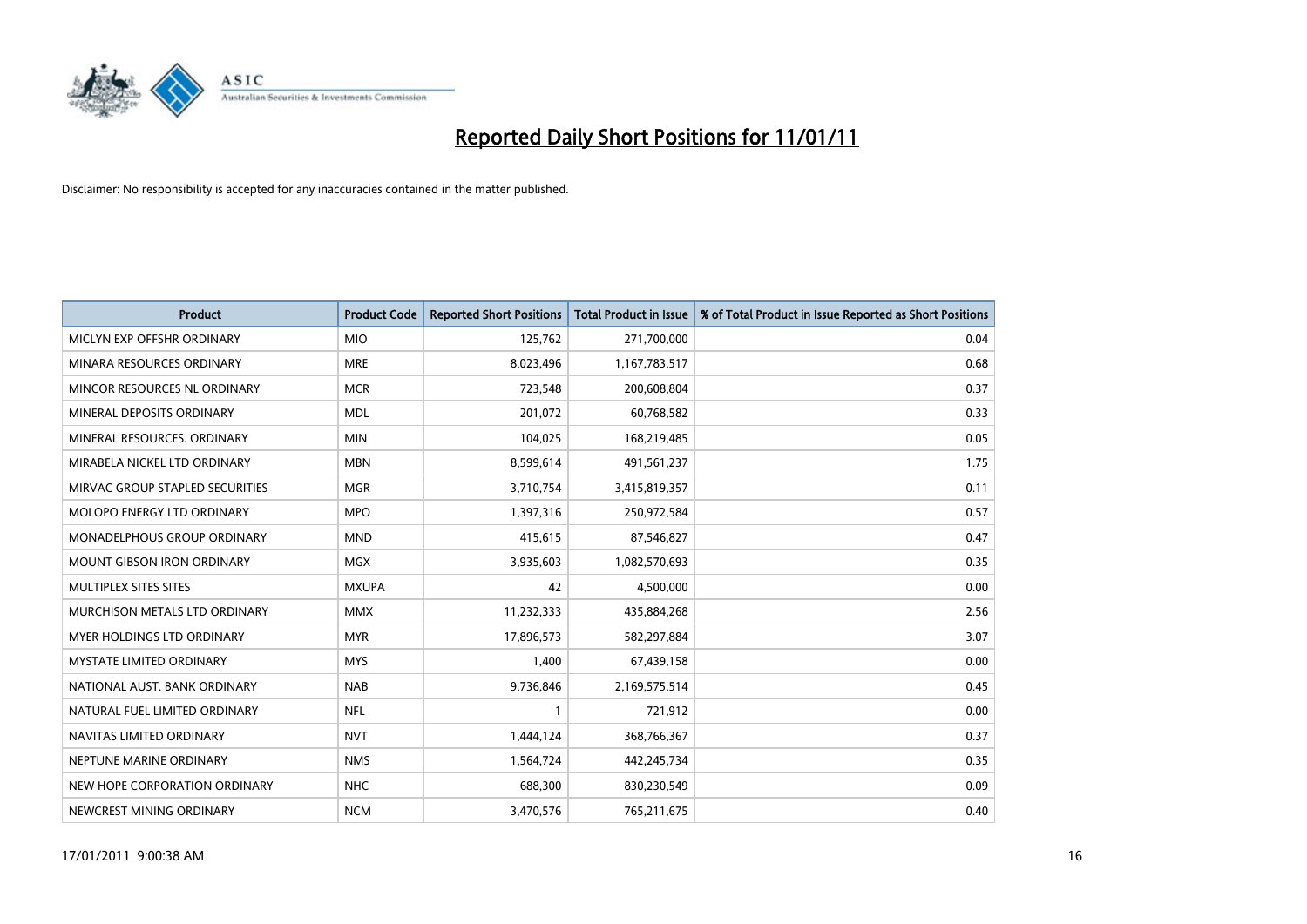

| <b>Product</b>                        | <b>Product Code</b> | <b>Reported Short Positions</b> | Total Product in Issue | % of Total Product in Issue Reported as Short Positions |
|---------------------------------------|---------------------|---------------------------------|------------------------|---------------------------------------------------------|
| NEWS CORP A NON-VOTING CDI            | <b>NWSLV</b>        | 246,520                         | 1,828,214,343          | 0.02                                                    |
| NEWS CORP B VOTING CDI                | <b>NWS</b>          | 7,336,476                       | 798,520,953            | 0.92                                                    |
| NEXBIS LIMITED ORDINARY               | <b>NBS</b>          | 63,733                          | 798,356,704            | 0.01                                                    |
| NEXUS ENERGY LIMITED ORDINARY         | <b>NXS</b>          | 5,644,739                       | 1,020,257,304          | 0.56                                                    |
| NIB HOLDINGS LIMITED ORDINARY         | <b>NHF</b>          | 8,962                           | 466,777,666            | 0.00                                                    |
| NICK SCALI LIMITED ORDINARY           | <b>NCK</b>          | 35,846                          | 81,000,000             | 0.04                                                    |
| NIDO PETROLEUM ORDINARY               | <b>NDO</b>          | 63,244                          | 1,340,630,321          | 0.00                                                    |
| NKWE PLATINUM 10C US COMMON           | <b>NKP</b>          | 143,173                         | 559,651,184            | 0.03                                                    |
| NORTHERN CREST ORDINARY               | <b>NOC</b>          | 24,345                          | 116,074,781            | 0.02                                                    |
| NORTHERN IRON LTD ORDINARY            | <b>NFE</b>          | 1,385,887                       | 336,084,863            | 0.42                                                    |
| NOVOGEN LIMITED ORDINARY              | <b>NRT</b>          | 56,449                          | 102,125,894            | 0.06                                                    |
| NRW HOLDINGS LIMITED ORDINARY         | <b>NWH</b>          | 593,855                         | 251,223,000            | 0.23                                                    |
| NUFARM LIMITED ORDINARY               | <b>NUF</b>          | 4,792,265                       | 261,833,005            | 1.82                                                    |
| NUPLEX INDUSTRIES ORDINARY            | <b>NPX</b>          | 77.095                          | 195,060,783            | 0.04                                                    |
| <b>OAKTON LIMITED ORDINARY</b>        | <b>OKN</b>          | 789,114                         | 93,674,235             | 0.85                                                    |
| OCEANAGOLD CORP. CHESS DEPOSITARY INT | <b>OGC</b>          | 829.087                         | 262,062,610            | 0.31                                                    |
| OCEANIA CAPITAL LTD ORDINARY          | <b>OCP</b>          | 2,500                           | 91,921,295             | 0.00                                                    |
| OIL SEARCH LTD ORDINARY               | OSH                 | 7,457,088                       | 1,312,888,303          | 0.55                                                    |
| OM HOLDINGS LIMITED ORDINARY          | <b>OMH</b>          | 2,585,039                       | 503,085,150            | 0.51                                                    |
| <b>ONESTEEL LIMITED ORDINARY</b>      | OST                 | 11,341,694                      | 1,334,723,421          | 0.81                                                    |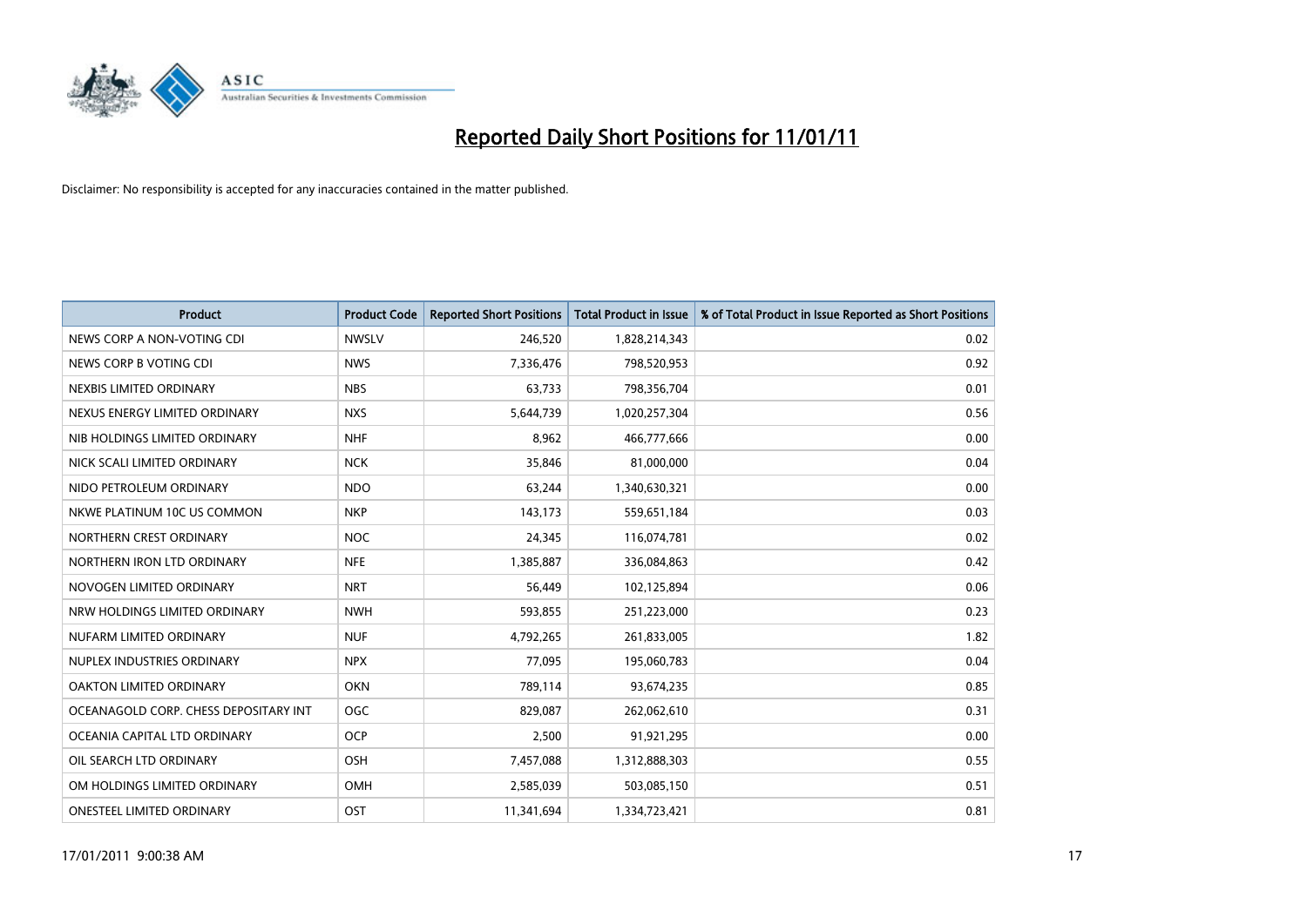

| <b>Product</b>                 | <b>Product Code</b> | <b>Reported Short Positions</b> | <b>Total Product in Issue</b> | % of Total Product in Issue Reported as Short Positions |
|--------------------------------|---------------------|---------------------------------|-------------------------------|---------------------------------------------------------|
| ORICA LIMITED ORDINARY         | ORI                 | 1,452,783                       | 363,189,836                   | 0.38                                                    |
| ORIGIN ENERGY ORDINARY         | ORG                 | 3,006,149                       | 884,833,512                   | 0.33                                                    |
| OROCOBRE LIMITED ORDINARY      | <b>ORE</b>          | 133,142                         | 91,181,996                    | 0.15                                                    |
| OROTONGROUP LIMITED ORDINARY   | <b>ORL</b>          | 10,125                          | 40,880,902                    | 0.02                                                    |
| OTTO ENERGY LIMITED ORDINARY   | OEL                 | 109,204                         | 1,134,540,071                 | 0.01                                                    |
| OZ MINERALS ORDINARY           | <b>OZL</b>          | 16,473,080                      | 3,238,546,504                 | 0.50                                                    |
| <b>PACIFIC BRANDS ORDINARY</b> | <b>PBG</b>          | 4,006,434                       | 931,386,248                   | 0.44                                                    |
| PALADIN ENERGY LTD ORDINARY    | <b>PDN</b>          | 19,796,111                      | 725,357,086                   | 2.74                                                    |
| PANAUST LIMITED ORDINARY       | <b>PNA</b>          | 6,489,845                       | 2,955,176,819                 | 0.21                                                    |
| PANORAMIC RESOURCES ORDINARY   | PAN                 | 1,290,546                       | 206,500,342                   | 0.62                                                    |
| PAPERLINX LIMITED ORDINARY     | <b>PPX</b>          | 19,233,720                      | 603,580,761                   | 3.19                                                    |
| PATTIES FOODS LTD ORDINARY     | PFL                 |                                 | 138,908,853                   | 0.00                                                    |
| PEET LIMITED ORDINARY          | <b>PPC</b>          | 119,243                         | 302,965,804                   | 0.04                                                    |
| PENINSULA ENERGY LTD ORDINARY  | <b>PEN</b>          | 760,000                         | 1,942,189,657                 | 0.04                                                    |
| PERILYA LIMITED ORDINARY       | PEM                 | 484,701                         | 526,075,563                   | 0.08                                                    |
| PERPETUAL LIMITED ORDINARY     | PPT                 | 2,270,674                       | 44,140,166                    | 5.16                                                    |
| PERSEUS MINING LTD ORDINARY    | PRU                 | 884,382                         | 422,837,088                   | 0.20                                                    |
| PETSEC ENERGY ORDINARY         | <b>PSA</b>          | 223,332                         | 231,283,622                   | 0.10                                                    |
| PHARMAXIS LTD ORDINARY         | <b>PXS</b>          | 1,152,778                       | 226,126,434                   | 0.52                                                    |
| PHOTON GROUP LTD ORDINARY      | <b>PGA</b>          | 250,510                         | 1,540,543,357                 | 0.02                                                    |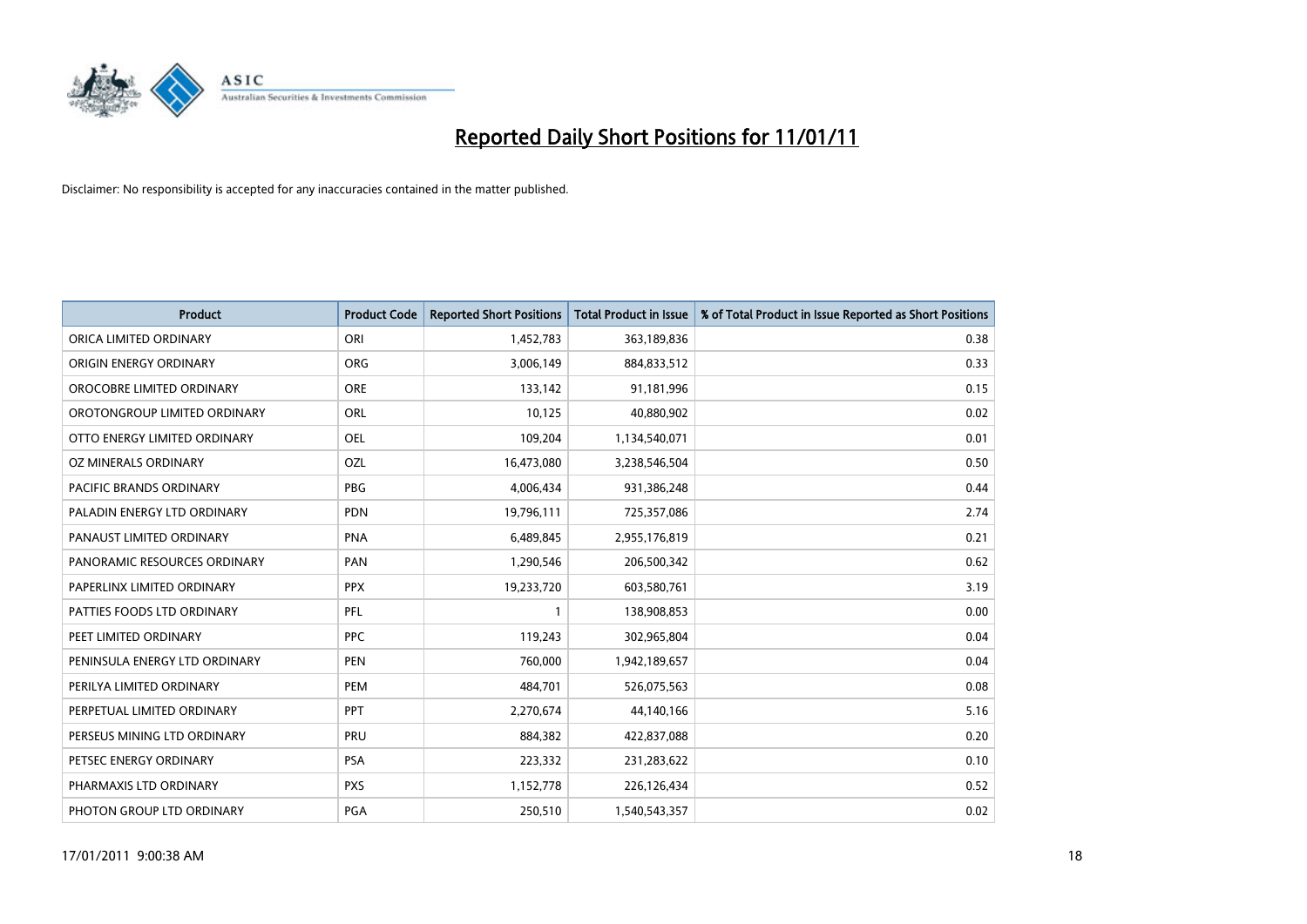

| <b>Product</b>                       | <b>Product Code</b> | <b>Reported Short Positions</b> | <b>Total Product in Issue</b> | % of Total Product in Issue Reported as Short Positions |
|--------------------------------------|---------------------|---------------------------------|-------------------------------|---------------------------------------------------------|
| PIKE RIVER COAL ORDINARY             | <b>PRC</b>          | 257,595                         | 405,513,933                   | 0.06                                                    |
| PLATINA RESOURCES ORDINARY           | <b>PGM</b>          | 188,061                         | 98,016,498                    | 0.19                                                    |
| PLATINUM ASSET ORDINARY              | <b>PTM</b>          | 5,627,334                       | 561,347,878                   | 0.98                                                    |
| PLATINUM AUSTRALIA ORDINARY          | <b>PLA</b>          | 5,665,501                       | 392,430,039                   | 1.44                                                    |
| PLATINUM CAPITAL LTD ORDINARY        | <b>PMC</b>          |                                 | 163,732,888                   | 0.00                                                    |
| PLUTON RESOURCES ORDINARY            | PLV                 | 50,100                          | 179,457,362                   | 0.03                                                    |
| <b>PMP LIMITED ORDINARY</b>          | <b>PMP</b>          | 139,999                         | 335,338,483                   | 0.03                                                    |
| PORT BOUVARD LIMITED ORDINARY        | PBD                 | 6,754                           | 593,868,295                   | 0.00                                                    |
| PREMIER INVESTMENTS ORDINARY         | <b>PMV</b>          | 227,127                         | 155,030,045                   | 0.14                                                    |
| PRIMARY HEALTH CARE ORDINARY         | <b>PRY</b>          | 11,702,692                      | 496,043,188                   | 2.35                                                    |
| PRIME INFR GROUP. STAPLED SECURITIES | PIH                 | 308,735                         | 351,776,795                   | 0.09                                                    |
| PRIME MEDIA GRP LTD ORDINARY         | PRT                 | 2                               | 366,330,303                   | 0.00                                                    |
| PROGEN PHARMACEUTIC ORDINARY         | <b>PGL</b>          | 151,596                         | 24,709,097                    | 0.61                                                    |
| PROGRAMMED ORDINARY                  | PRG                 | 325,067                         | 118,169,908                   | 0.28                                                    |
| PSIVIDA CORP CDI 1:1                 | <b>PVA</b>          | 6,878                           | 7,752,716                     | 0.09                                                    |
| <b>QANTAS AIRWAYS ORDINARY</b>       | QAN                 | 22,357,294                      | 2,265,123,620                 | 1.00                                                    |
| OBE INSURANCE GROUP ORDINARY         | <b>OBE</b>          | 18,461,874                      | 1,051,660,007                 | 1.75                                                    |
| OR NATIONAL LIMITED ORDINARY         | <b>ORN</b>          | 14,378,041                      | 2,440,000,000                 | 0.57                                                    |
| <b>QUBE LOGISTICS ORDINARY UNITS</b> | <b>QUB</b>          | 5,400                           | 517,868,029                   | 0.00                                                    |
| RAMELIUS RESOURCES ORDINARY          | <b>RMS</b>          | 114,100                         | 291,208,795                   | 0.04                                                    |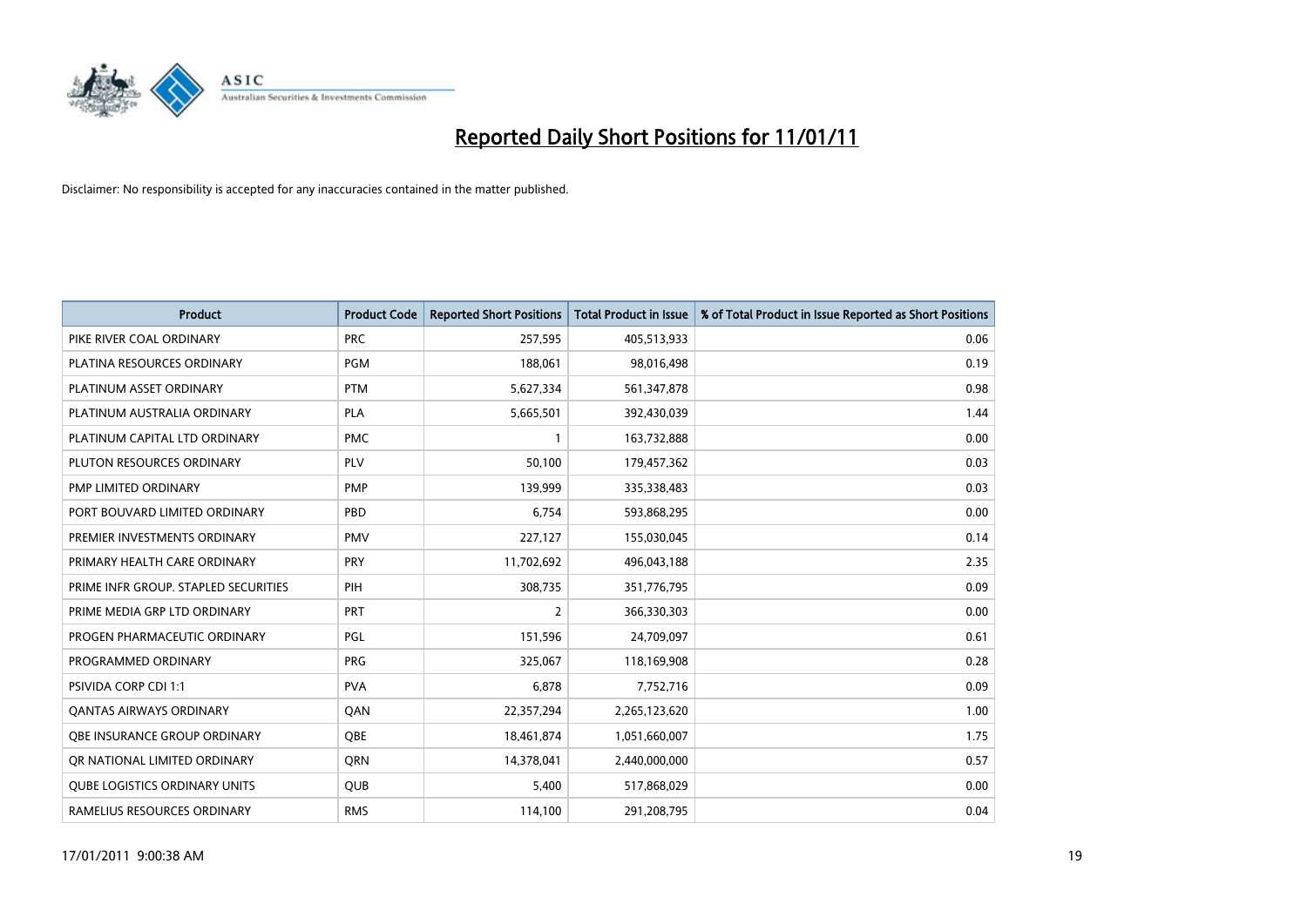

| <b>Product</b>                     | <b>Product Code</b> | <b>Reported Short Positions</b> | <b>Total Product in Issue</b> | % of Total Product in Issue Reported as Short Positions |
|------------------------------------|---------------------|---------------------------------|-------------------------------|---------------------------------------------------------|
| RAMSAY HEALTH CARE ORDINARY        | <b>RHC</b>          | 2,268,629                       | 202,081,252                   | 1.14                                                    |
| RANGE RESOURCES LTD ORDINARY       | <b>RRS</b>          | 1,250,000                       | 1,214,873,886                 | 0.10                                                    |
| <b>RCR TOMLINSON ORDINARY</b>      | <b>RCR</b>          | 68.067                          | 131,892,672                   | 0.05                                                    |
| <b>REA GROUP ORDINARY</b>          | <b>REA</b>          | 29,520                          | 129,691,280                   | 0.01                                                    |
| <b>RECKON LIMITED ORDINARY</b>     | <b>RKN</b>          | 1,988                           | 133,384,060                   | 0.00                                                    |
| <b>RED FORK ENERGY ORDINARY</b>    | <b>RFE</b>          | 7,696                           | 139,535,000                   | 0.01                                                    |
| REDFLEX HOLDINGS ORDINARY          | <b>RDF</b>          | 858                             | 110,345,599                   | 0.00                                                    |
| REED RESOURCES LTD ORDINARY        | <b>RDR</b>          | 268,205                         | 192,271,768                   | 0.14                                                    |
| REGIS RESOURCES ORDINARY           | <b>RRL</b>          | 1,371,117                       | 430,053,915                   | 0.31                                                    |
| RESMED INC CDI 10:1                | <b>RMD</b>          | 8,842,856                       | 1,516,163,980                 | 0.58                                                    |
| <b>RESOLUTE MINING ORDINARY</b>    | <b>RSG</b>          | 2,438,498                       | 463,476,040                   | 0.51                                                    |
| RESOURCE GENERATION ORDINARY       | <b>RES</b>          | 318,183                         | 243,900,530                   | 0.13                                                    |
| RETAIL FOOD GROUP ORDINARY         | <b>RFG</b>          | 380                             | 107,275,258                   | 0.00                                                    |
| REVERSE CORP LIMITED ORDINARY      | <b>REF</b>          | 25,141                          | 92,382,175                    | 0.03                                                    |
| REX MINERALS LIMITED ORDINARY      | <b>RXM</b>          | 123,110                         | 150,296,760                   | 0.08                                                    |
| RHG LIMITED ORDINARY               | <b>RHG</b>          | 59,675                          | 318,745,978                   | 0.01                                                    |
| <b>RIDLEY CORPORATION ORDINARY</b> | <b>RIC</b>          | 53,937                          | 307,817,071                   | 0.02                                                    |
| RIO TINTO LIMITED ORDINARY         | <b>RIO</b>          | 15,484,953                      | 435,758,720                   | 3.51                                                    |
| RIVERCITY MOTORWAY STAPLED         | <b>RCY</b>          | 132,000                         | 957,010,115                   | 0.01                                                    |
| RIVERSDALE MINING ORDINARY         | <b>RIV</b>          | 1,301,608                       | 236,696,188                   | 0.55                                                    |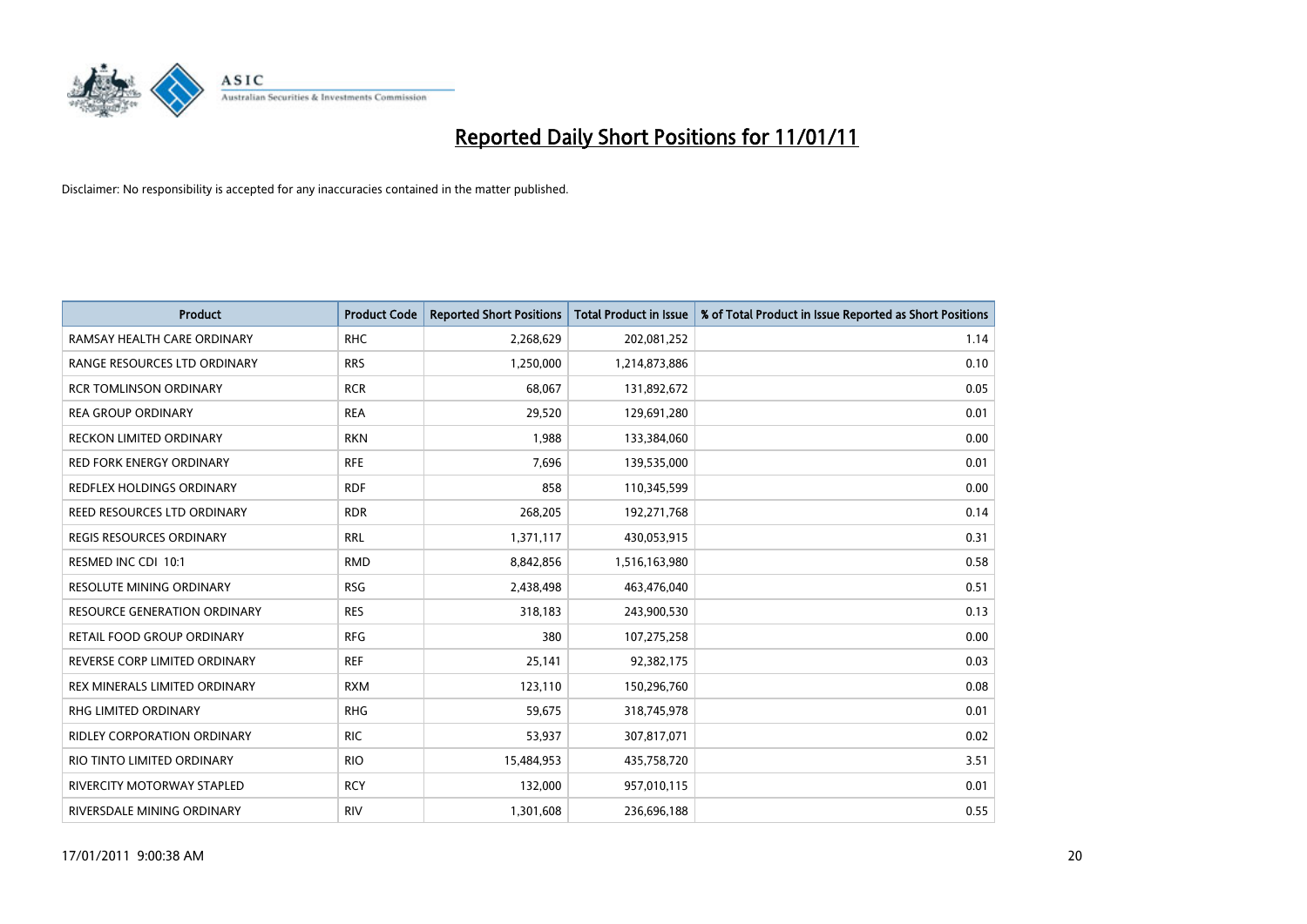

| <b>Product</b>                           | <b>Product Code</b> | <b>Reported Short Positions</b> | <b>Total Product in Issue</b> | % of Total Product in Issue Reported as Short Positions |
|------------------------------------------|---------------------|---------------------------------|-------------------------------|---------------------------------------------------------|
| <b>ROBUST RESOURCES ORDINARY</b>         | <b>ROL</b>          | 2,309                           | 84,144,097                    | 0.00                                                    |
| ROC OIL COMPANY ORDINARY                 | <b>ROC</b>          | 5,660,574                       | 713,154,560                   | 0.80                                                    |
| RUSSELL HIGH DIV ETF ETF UNITS           | <b>RDV</b>          | 195,000                         | 2,750,386                     | 7.09                                                    |
| SAI GLOBAL LIMITED ORDINARY              | SAI                 | 202,585                         | 197,907,700                   | 0.09                                                    |
| SALMAT LIMITED ORDINARY                  | <b>SLM</b>          | 79,901                          | 159,749,049                   | 0.05                                                    |
| SANDFIRE RESOURCES ORDINARY              | <b>SFR</b>          | 16,215                          | 148,167,539                   | 0.00                                                    |
| <b>SANTOS LTD ORDINARY</b>               | <b>STO</b>          | 3,146,297                       | 874,177,027                   | 0.35                                                    |
| SARACEN MINERAL ORDINARY                 | <b>SAR</b>          | 388,089                         | 492,151,415                   | 0.07                                                    |
| SEDGMAN LIMITED ORDINARY                 | <b>SDM</b>          | 321,246                         | 207,997,898                   | 0.15                                                    |
| SEEK LIMITED ORDINARY                    | <b>SEK</b>          | 2,726,389                       | 336,584,488                   | 0.78                                                    |
| SENETAS CORPORATION ORDINARY             | <b>SEN</b>          | 756,999                         | 463,105,195                   | 0.16                                                    |
| SERVCORP LIMITED ORDINARY                | SRV                 | 152,480                         | 98,440,807                    | 0.15                                                    |
| SERVICE STREAM ORDINARY                  | <b>SSM</b>          | 344,663                         | 283,418,867                   | 0.12                                                    |
| SEVEN GROUP HOLDINGS ORDINARY            | <b>SVW</b>          | 264,631                         | 305,410,281                   | 0.08                                                    |
| SIGMA PHARMACEUTICAL ORDINARY            | SIP                 | 10,560,634                      | 1,178,626,572                 | 0.90                                                    |
| SILEX SYSTEMS ORDINARY                   | <b>SLX</b>          | 177,268                         | 166,106,391                   | 0.10                                                    |
| SILVER LAKE RESOURCE ORDINARY            | <b>SLR</b>          | 337,744                         | 178,882,838                   | 0.19                                                    |
| SIMS METAL MGMT LTD ORDINARY             | SGM                 | 4,429,174                       | 204,921,757                   | 2.17                                                    |
| SINGAPORE TELECOMM. CHESS DEPOSITARY INT | SGT                 | 3,461,120                       | 323,457,097                   | 1.05                                                    |
| SKILLED GROUP LTD ORDINARY               | <b>SKE</b>          | 264,537                         | 190,738,408                   | 0.13                                                    |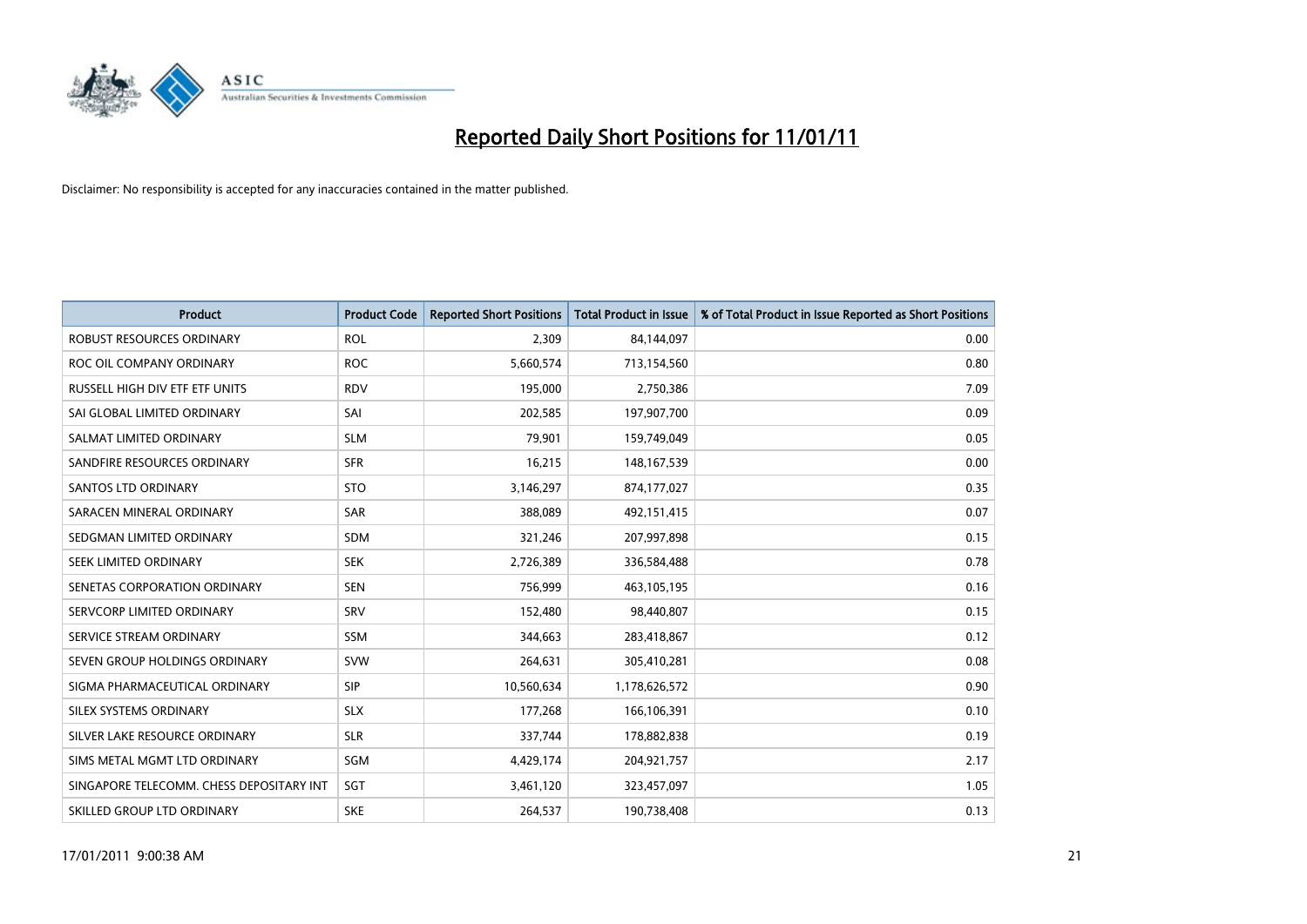

| <b>Product</b>                           | <b>Product Code</b> | <b>Reported Short Positions</b> | Total Product in Issue | % of Total Product in Issue Reported as Short Positions |
|------------------------------------------|---------------------|---------------------------------|------------------------|---------------------------------------------------------|
| SKY CITY ENTERTAIN, ORDINARY             | <b>SKC</b>          | 3,148,792                       | 575,114,687            | 0.55                                                    |
| SKY NETWORK ORDINARY                     | <b>SKT</b>          | 238,410                         | 389,139,785            | 0.06                                                    |
| SMS MANAGEMENT, ORDINARY                 | <b>SMX</b>          | 31.631                          | 67,661,358             | 0.06                                                    |
| SONIC HEALTHCARE ORDINARY                | <b>SHL</b>          | 5,031,632                       | 388,429,875            | 1.31                                                    |
| SOUL PATTINSON (W.H) ORDINARY            | SOL                 | 28,880                          | 238,640,580            | 0.01                                                    |
| SP AUSNET STAPLED SECURITIES             | <b>SPN</b>          | 8,238,896                       | 2,795,115,439          | 0.30                                                    |
| SPARK INFRASTRUCTURE STAPLED NOTE & UNIT | SKI                 | 9,840,225                       | 1,326,734,264          | 0.74                                                    |
| SPDR 200 FUND ETF UNITS                  | <b>STW</b>          | 8                               | 58,128,081             | 0.00                                                    |
| SPECIALTY FASHION ORDINARY               | <b>SFH</b>          | 1,522,023                       | 191,268,264            | 0.79                                                    |
| SPHERE MINERALS LTD ORDINARY             | <b>SPH</b>          | 7,507                           | 171,348,151            | 0.00                                                    |
| SPOTLESS GROUP LTD ORDINARY              | <b>SPT</b>          | 2,374,964                       | 261,070,153            | 0.91                                                    |
| ST BARBARA LIMITED ORDINARY              | SBM                 | 3,388,032                       | 325,615,389            | 1.05                                                    |
| STAGING CONNECTIONS ORDINARY             | <b>STG</b>          | 2,917,189                       | 78,317,726             | 3.72                                                    |
| STANMORE COAL LTD ORDINARY               | <b>SMR</b>          | 17,231                          | 86,750,738             | 0.02                                                    |
| STARPHARMA HOLDINGS ORDINARY             | SPL                 | 1,564                           | 242,177,208            | 0.00                                                    |
| STH AMERICAN COR LTD ORDINARY            | SAY                 | 9,200                           | 233,651,371            | 0.00                                                    |
| STHN CROSS MEDIA ORDINARY                | <b>SXL</b>          | 443,963                         | 378,827,750            | 0.11                                                    |
| STOCKLAND UNITS/ORD STAPLED              | SGP                 | 9,943,466                       | 2,383,036,717          | 0.41                                                    |
| <b>STRAITS RESOURCES ORDINARY</b>        | <b>SRL</b>          | 2,772,491                       | 255,203,613            | 1.07                                                    |
| STW COMMUNICATIONS ORDINARY              | SGN                 | 244,509                         | 364,310,964            | 0.06                                                    |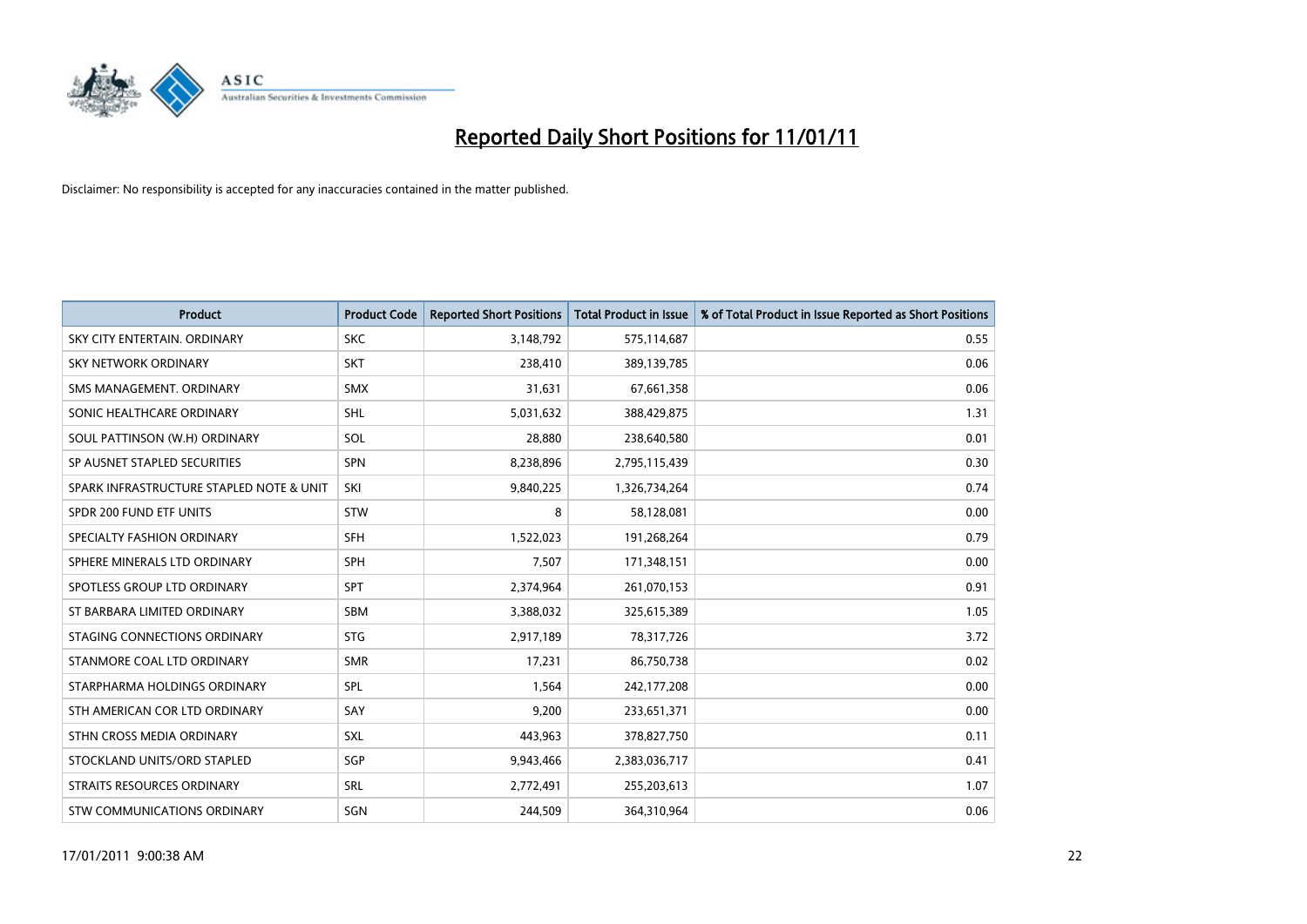

| <b>Product</b>                        | <b>Product Code</b> | <b>Reported Short Positions</b> | <b>Total Product in Issue</b> | % of Total Product in Issue Reported as Short Positions |
|---------------------------------------|---------------------|---------------------------------|-------------------------------|---------------------------------------------------------|
| SUNCORP GROUP LTD DEFERRED SETTLEMENT | <b>SUNDA</b>        | 2,803,302                       | 1,281,390,524                 | 0.20                                                    |
| SUNDANCE RESOURCES ORDINARY           | SDL                 | 15,308,553                      | 2,711,395,932                 | 0.57                                                    |
| SUNLAND GROUP LTD ORDINARY            | <b>SDG</b>          | 54,843                          | 226,093,183                   | 0.01                                                    |
| SUPER RET REP LTD ORDINARY            | <b>SUL</b>          | 155,922                         | 129,002,619                   | 0.12                                                    |
| SWICK MINING ORDINARY                 | <b>SWK</b>          | 8,010                           | 236,724,970                   | 0.00                                                    |
| SYMEX HOLDINGS ORDINARY               | <b>SYM</b>          | 6,633                           | 125,037,628                   | 0.01                                                    |
| TABCORP HOLDINGS LTD ORDINARY         | <b>TAH</b>          | 1,371,459                       | 684,918,140                   | 0.20                                                    |
| TALENT2 INTERNATION ORDINARY          | <b>TWO</b>          | $\overline{7}$                  | 141,694,125                   | 0.00                                                    |
| TANAMI GOLD NL ORDINARY               | <b>TAM</b>          | 63,146                          | 260,947,676                   | 0.02                                                    |
| TAP OIL LIMITED ORDINARY              | <b>TAP</b>          | 59,117                          | 240,967,311                   | 0.03                                                    |
| TASSAL GROUP LIMITED ORDINARY         | <b>TGR</b>          | 130,432                         | 146,304,404                   | 0.08                                                    |
| <b>TATTS GROUP LTD ORDINARY</b>       | <b>TTS</b>          | 8,792,808                       | 1,300,888,465                 | 0.68                                                    |
| <b>TELECOM CORPORATION ORDINARY</b>   | <b>TEL</b>          | 12,488,735                      | 1,924,622,088                 | 0.65                                                    |
| <b>TELSTRA CORPORATION, ORDINARY</b>  | <b>TLS</b>          | 9,714,288                       | 12,443,074,357                | 0.07                                                    |
| TEN NETWORK HOLDINGS ORDINARY         | <b>TEN</b>          | 13,861,162                      | 1,045,236,720                 | 1.35                                                    |
| TERANGA GOLD CORP CDI 1:1             | <b>TGZ</b>          | 84.495                          | 163,777,979                   | 0.05                                                    |
| TFS CORPORATION LTD ORDINARY          | <b>TFC</b>          | 64,248                          | 227,360,909                   | 0.02                                                    |
| THE REJECT SHOP ORDINARY              | <b>TRS</b>          | 283,711                         | 26,033,570                    | 1.11                                                    |
| THOR MINING PLC CHESS DEPOSITARY      | <b>THR</b>          | 2,307                           | 288,754,017                   | 0.00                                                    |
| THORN GROUP LIMITED ORDINARY          | <b>TGA</b>          | 11,898                          | 129,858,924                   | 0.01                                                    |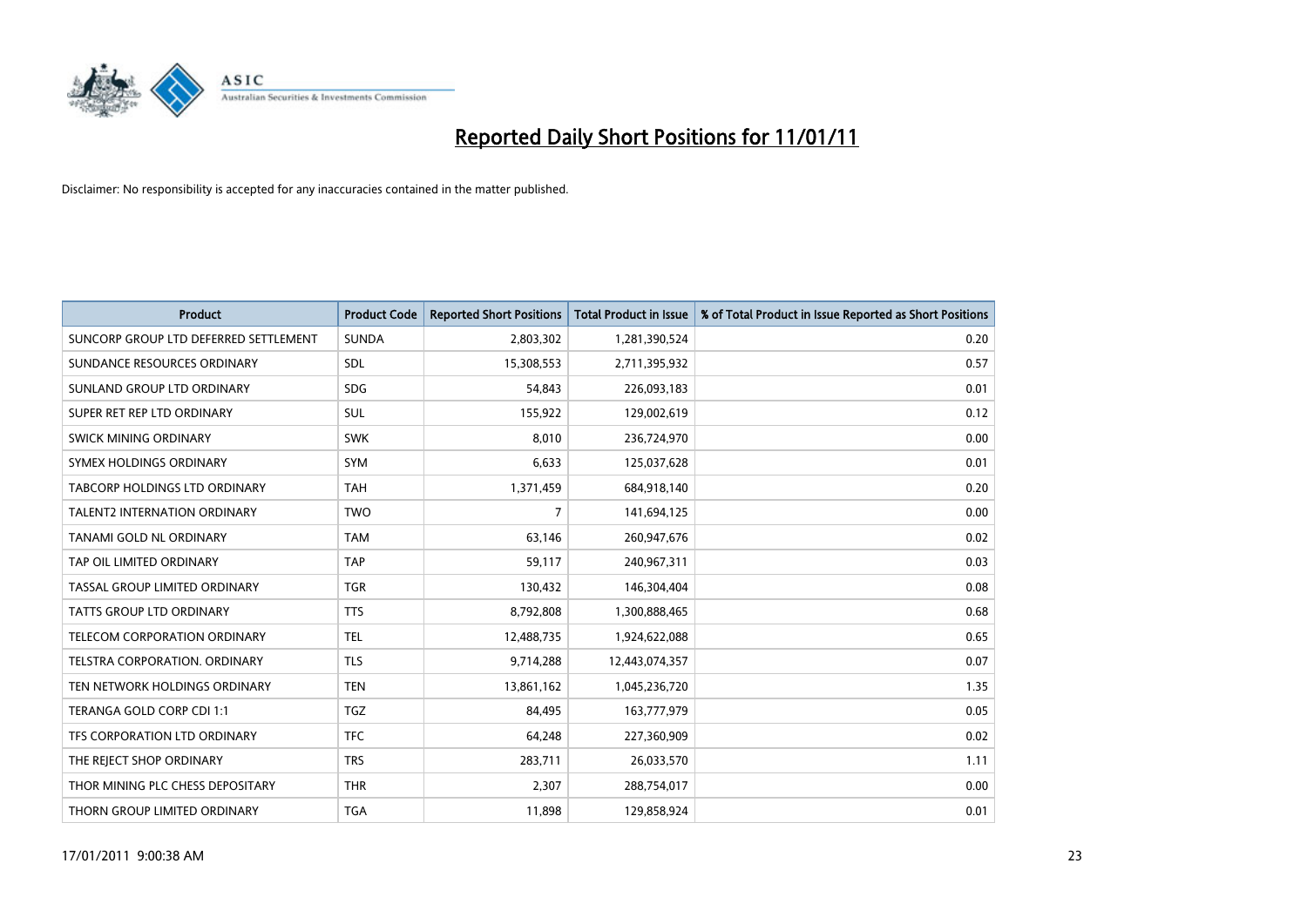

| <b>Product</b>                          | <b>Product Code</b> | <b>Reported Short Positions</b> | Total Product in Issue | % of Total Product in Issue Reported as Short Positions |
|-----------------------------------------|---------------------|---------------------------------|------------------------|---------------------------------------------------------|
| THUNDELARRA EXPLOR. ORDINARY            | <b>THX</b>          | 27,684                          | 153,412,482            | 0.02                                                    |
| TIGER RESOURCES ORDINARY                | <b>TGS</b>          | 163,189                         | 597,373,151            | 0.03                                                    |
| TIMBERCORP LIMITED ORDINARY             | <b>TIM</b>          | 90,074                          | 352,071,429            | 0.02                                                    |
| TISHMAN SPEYER UNITS                    | <b>TSO</b>          | 49,427                          | 338,440,904            | 0.01                                                    |
| TNG LIMITED ORDINARY                    | <b>TNG</b>          | 4,321                           | 258,055,076            | 0.00                                                    |
| TOLL HOLDINGS LTD ORDINARY              | <b>TOL</b>          | 12,446,062                      | 706,577,616            | 1.75                                                    |
| TORO ENERGY LIMITED ORDINARY            | <b>TOE</b>          | 342,804                         | 964,936,676            | 0.03                                                    |
| <b>TOWER AUSTRALIA ORDINARY</b>         | <b>TAL</b>          | 90,812                          | 419,652,394            | 0.01                                                    |
| <b>TOWER LIMITED ORDINARY</b>           | <b>TWR</b>          | 690,119                         | 260,821,111            | 0.26                                                    |
| TOX FREE SOLUTIONS ORDINARY             | <b>TOX</b>          | 90,798                          | 91,855,500             | 0.09                                                    |
| TPG TELECOM LIMITED ORDINARY            | <b>TPM</b>          | 2,704,138                       | 775,522,421            | 0.34                                                    |
| TRANSFIELD SERV INFR STAPLED SECURITIES | <b>TSI</b>          | 209,212                         | 434,862,971            | 0.05                                                    |
| TRANSFIELD SERVICES ORDINARY            | <b>TSE</b>          | 2,402,416                       | 516,941,447            | 0.46                                                    |
| <b>TRANSPACIFIC INDUST, ORDINARY</b>    | <b>TPI</b>          | 18,669,107                      | 960,638,735            | 1.94                                                    |
| TRANSURBAN GROUP TRIPLE STAPLED SEC.    | <b>TCL</b>          | 2,060,507                       | 1,441,290,633          | 0.14                                                    |
| TRINITY GROUP STAPLED SECURITIES        | <b>TCO</b>          | 3,419                           | 231,701,539            | 0.00                                                    |
| TROY RESOURCES NL ORDINARY              | <b>TRY</b>          | 81,552                          | 87,491,323             | 0.09                                                    |
| UGL LIMITED ORDINARY                    | UGL                 | 5,657,948                       | 166,028,705            | 3.41                                                    |
| UNILIFE CORPORATION CDI US PROHIBITED   | <b>UNS</b>          | 253,284                         | 252,330,726            | 0.10                                                    |
| UXC LIMITED ORDINARY                    | <b>UXC</b>          | 28,393                          | 305,789,718            | 0.00                                                    |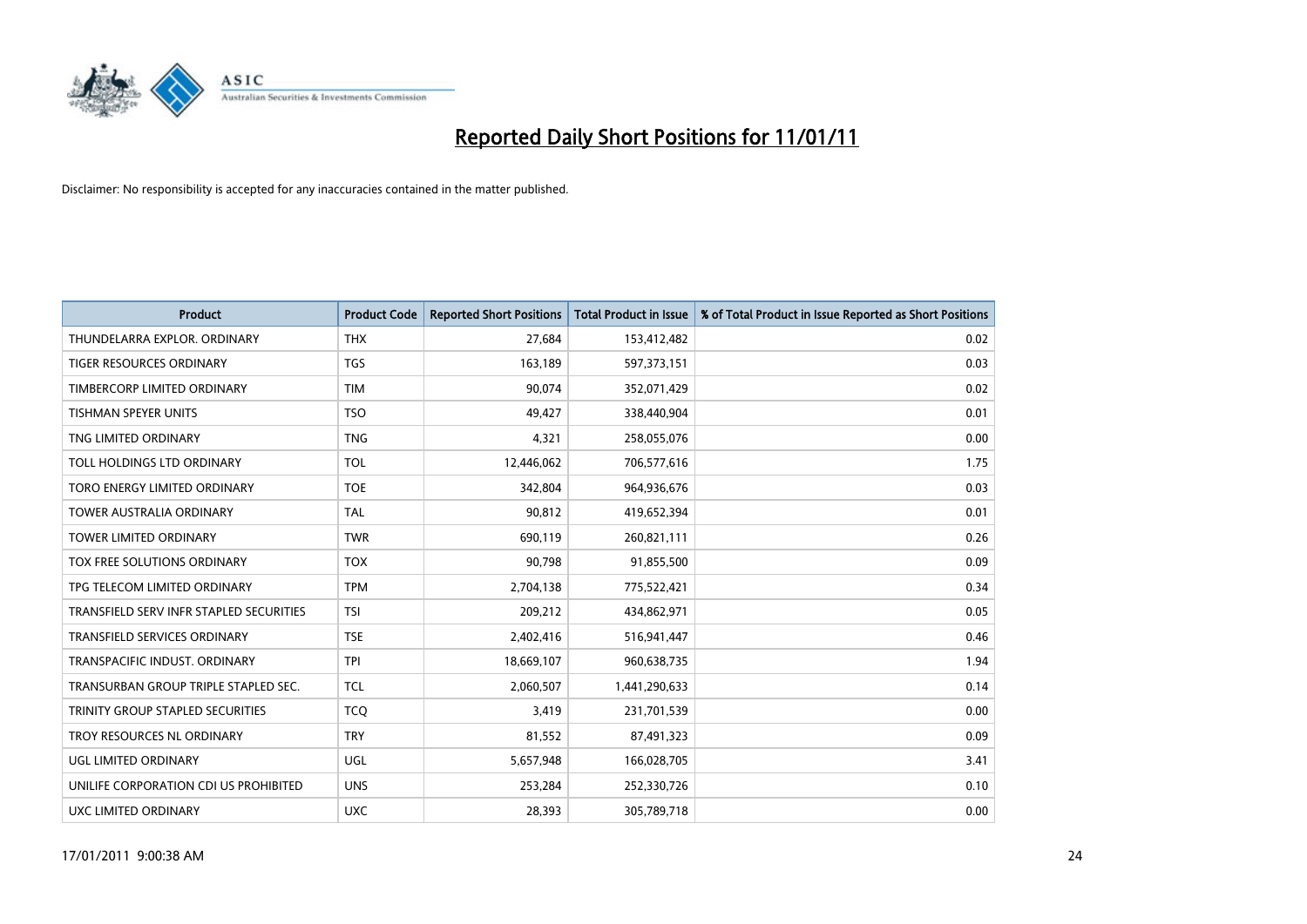

| <b>Product</b>                            | <b>Product Code</b> | <b>Reported Short Positions</b> | <b>Total Product in Issue</b> | % of Total Product in Issue Reported as Short Positions |
|-------------------------------------------|---------------------|---------------------------------|-------------------------------|---------------------------------------------------------|
| VALAD PROPERTY GROUP STAPLED US PROHIBIT. | <b>VPG</b>          | 3,858,909                       | 115,108,116                   | 3.35                                                    |
| VDM GROUP LIMITED ORDINARY                | <b>VMG</b>          | 11,116                          | 193,127,749                   | 0.01                                                    |
| <b>VENTURE MINERALS ORDINARY</b>          | <b>VMS</b>          | 6.500                           | 220,943,592                   | 0.00                                                    |
| VILLAGE ROADSHOW LTD ORDINARY             | <b>VRL</b>          | 450                             | 151,668,100                   | 0.00                                                    |
| <b>VIRGIN BLUE HOLDINGS ORDINARY</b>      | <b>VBA</b>          | 7,622,534                       | 2,210,197,600                 | 0.36                                                    |
| <b>VISION GROUP HLDGS ORDINARY</b>        | <b>VGH</b>          | 78,000                          | 73,583,806                    | 0.11                                                    |
| <b>VITA GROUP LTD ORDINARY</b>            | <b>VTG</b>          | 75,190                          | 142,499,800                   | 0.05                                                    |
| VITERRA INC CDI 1:1                       | <b>VTA</b>          | 7,464                           | 68,629,939                    | 0.01                                                    |
| VNGD US TOTAL MARKET CDI 1:1              | <b>VTS</b>          | 154                             | 343,002                       | 0.04                                                    |
| <b>WAREHOUSE GROUP ORDINARY</b>           | <b>WHS</b>          | 76,160                          | 311,195,868                   | 0.02                                                    |
| WATPAC LIMITED ORDINARY                   | <b>WTP</b>          | 57,022                          | 183,341,382                   | 0.02                                                    |
| <b>WDS LIMITED ORDINARY</b>               | <b>WDS</b>          | 10,255                          | 143,107,458                   | 0.01                                                    |
| WEBIET LIMITED ORDINARY                   | <b>WEB</b>          | 86,329                          | 77,661,278                    | 0.12                                                    |
| <b>WESFARMERS LIMITED ORDINARY</b>        | <b>WES</b>          | 19,422,683                      | 1,005,185,775                 | 1.89                                                    |
| WESFARMERS LIMITED PARTIALLY PROTECTED    | <b>WESN</b>         | 1,217,944                       | 151,886,387                   | 0.78                                                    |
| WEST AUSTRALIAN NEWS ORDINARY             | <b>WAN</b>          | 8,634,850                       | 219,668,970                   | 3.94                                                    |
| WESTERN AREAS NL ORDINARY                 | <b>WSA</b>          | 6,263,838                       | 179,735,899                   | 3.47                                                    |
| WESTERN DESERT RES. ORDINARY              | <b>WDR</b>          | 948                             | 154,684,108                   | 0.00                                                    |
| WESTFIELD GROUP ORD/UNIT STAPLED SEC      | <b>WDC</b>          | 8,211,141                       | 2,308,988,539                 | 0.31                                                    |
| WESTFIELD RETAIL TST UNIT STAPLED         | <b>WRT</b>          | 2,831,629                       | 3,054,166,195                 | 0.10                                                    |